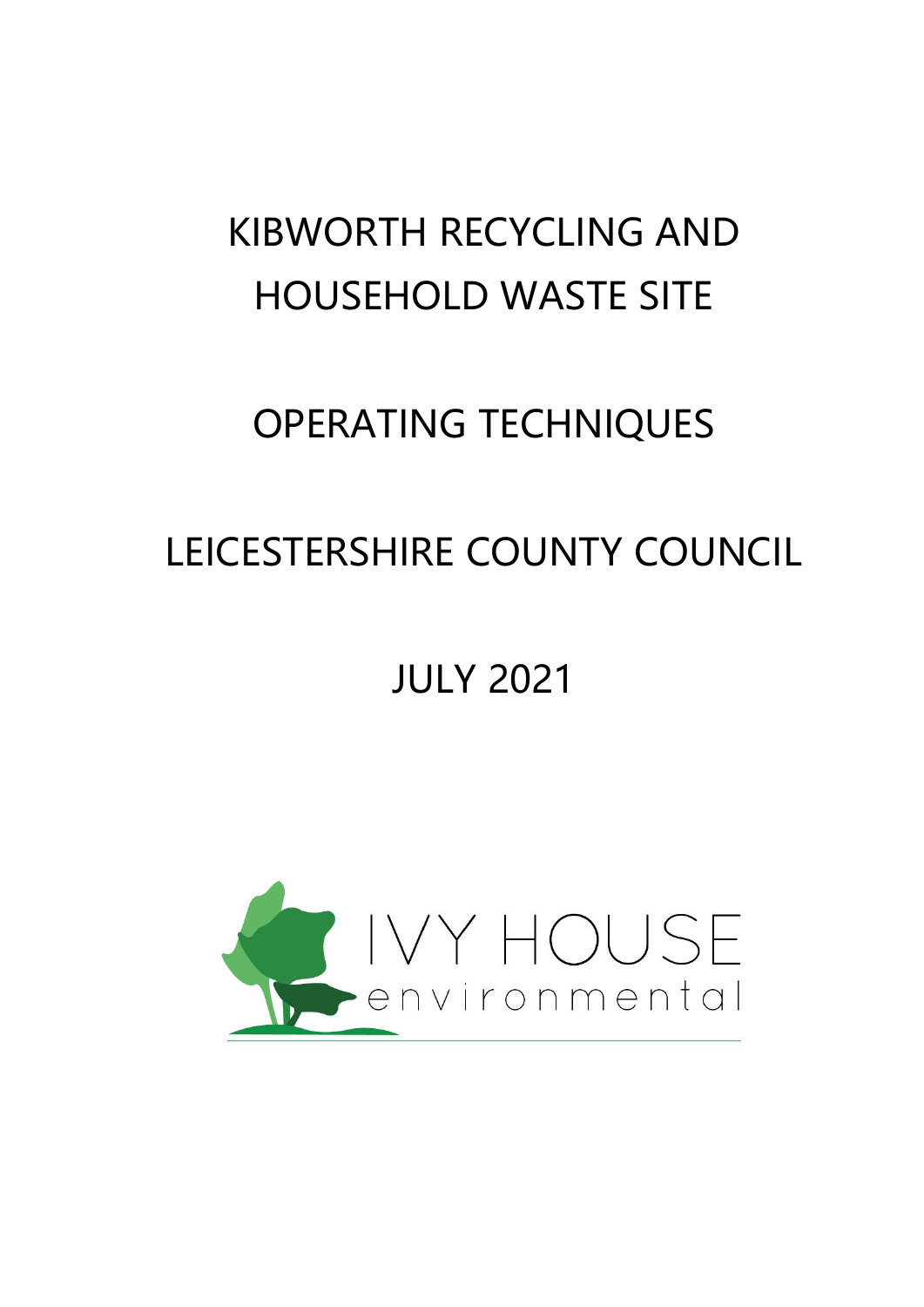| <b>SUMMARY TABLE</b>         |                                                                              |
|------------------------------|------------------------------------------------------------------------------|
| SITE:                        | Kibworth Recycling and Household Waste Site - Operating<br><b>Techniques</b> |
| <b>SITE ADDRESS:</b>         | Harborough Road, Kibworth, Leicestershire, LE8 0EX                           |
| <b>CLIENT:</b>               | Leicestershire County Council                                                |
| DATE:                        | <b>July 2021</b>                                                             |
| <b>REFERENCE</b>             | IV.342.19                                                                    |
| <b>DEVELOPMENT PROPOSAL:</b> | Operation of a Recycling and Household Waste Facility                        |

| Written By: |                  | Justyna Krawczynska<br>Waste & Permitting Consultant |
|-------------|------------------|------------------------------------------------------|
|             |                  |                                                      |
| Checked By: | MCCoze           | Amanda McCabe                                        |
|             |                  | Technical Director - Waste                           |
| Authorised: |                  | <b>Richard Sutton MRICS</b><br>Director              |
|             |                  |                                                      |
| Date:       | <b>July 2021</b> |                                                      |
| Version:    | 4.0              |                                                      |

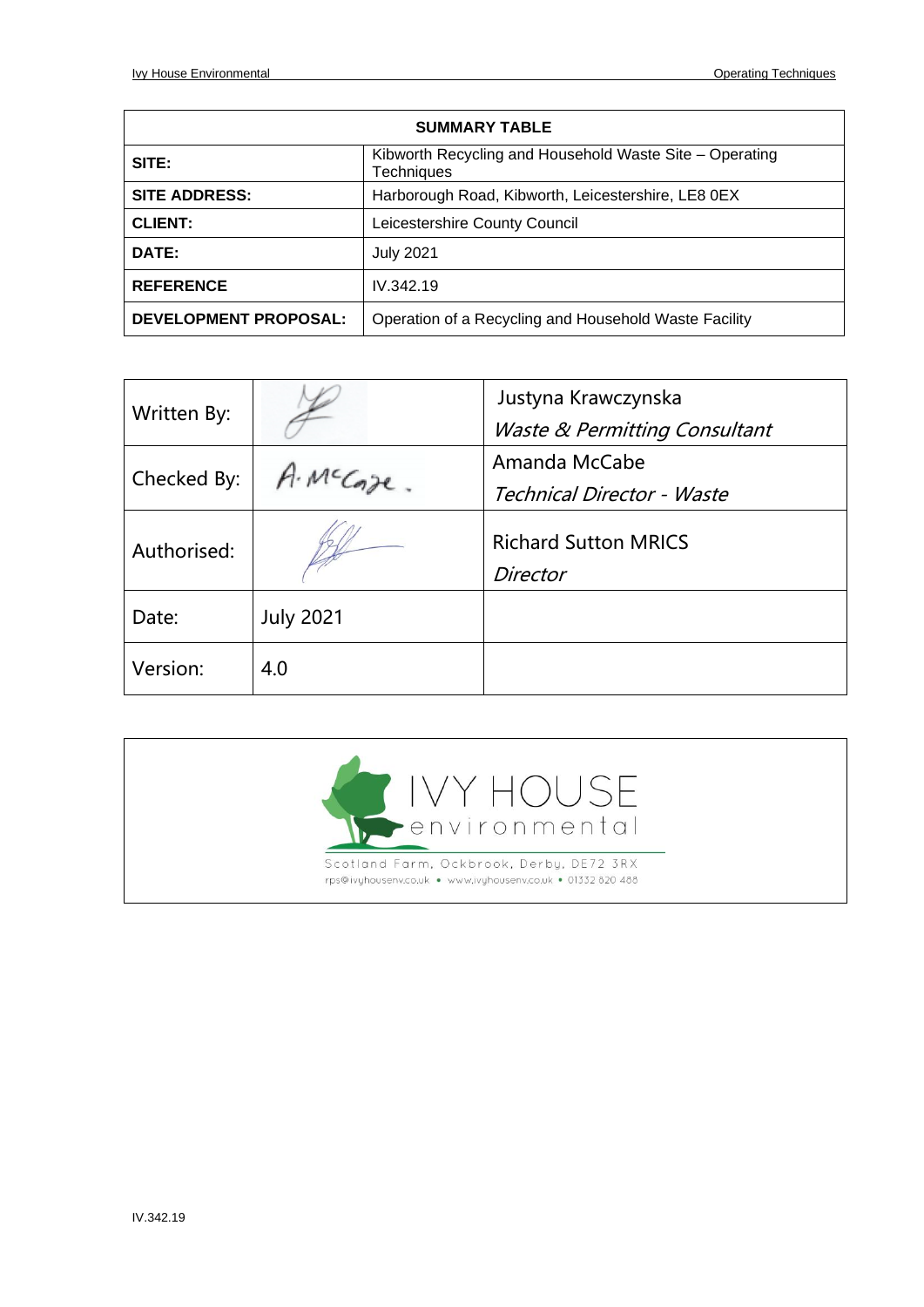#### **CONTENTS**

#### **APPENDICES**

Appendix A Appendix B Appendix C<br>Appendix D

Nature and Heritage Conservation Screen Management System Summary<br>Certificate of Technical Competence Permit Boundary and Indicative Site Layout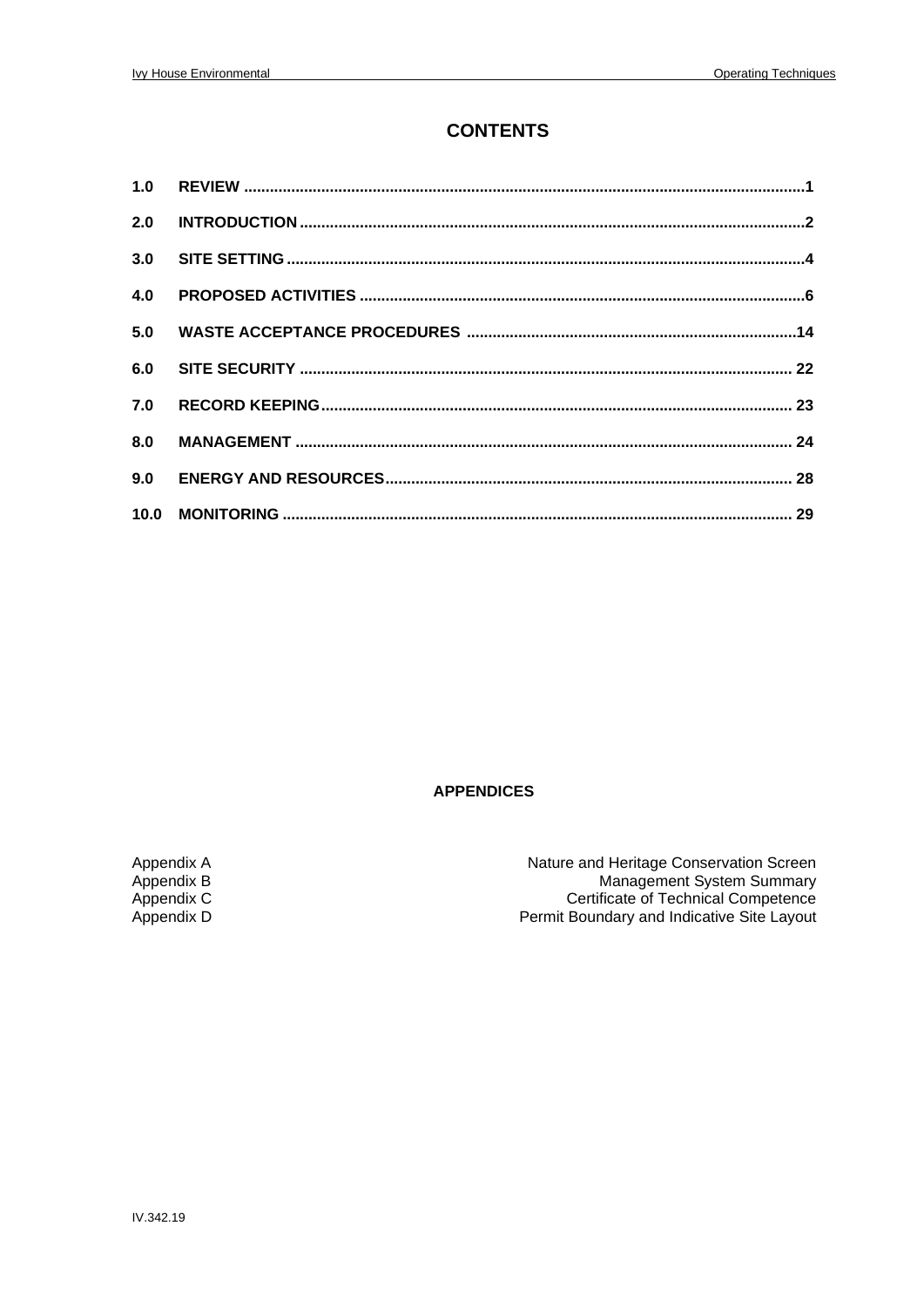#### **1.0 REVIEW**

#### **1.1 Document Review Procedures**

The Operating Techniques Document is to be reviewed every year or when required by a change in operations, breach of permit, or substantial fugitive emissions.

#### **Table 1: Document Review**

| <b>Date of Review</b> | <b>Comments</b> | <b>Name and Signature</b><br>of Reviewer | Date<br><b>Next</b><br>of<br><b>Review</b> |
|-----------------------|-----------------|------------------------------------------|--------------------------------------------|
| <b>July 2021</b>      | Plan Prepared   |                                          | <b>July 2022</b>                           |
|                       |                 |                                          |                                            |
|                       |                 |                                          |                                            |
|                       |                 |                                          |                                            |
|                       |                 |                                          |                                            |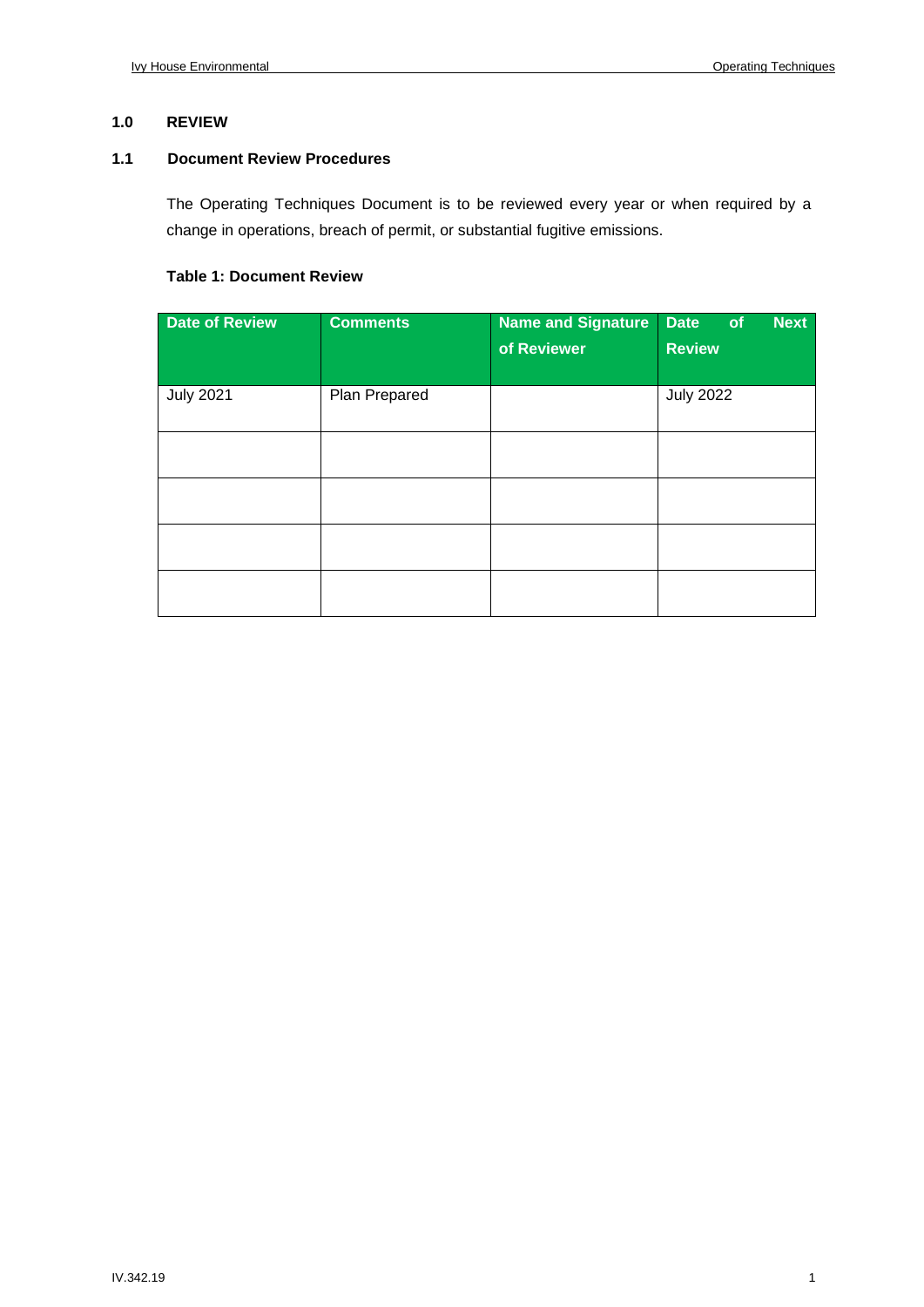#### **2.0 INTRODUCTION**

#### **2.1 Report Context**

This section of the Environmental Permit Application responds to Part B4 of the Environmental Permit application form, and specifically details the operating, monitoring and management procedures for the activities undertaken on site.

This document has been prepared by Ivy House Environmental Limited (Ivy) on behalf of the Operator, Leicestershire County Council (LCC) as part of the management for the proposed Kibworth Recycling and Household Waste Site.

The Operator proposes to undertake the temporary storage of various hazardous and nonhazardous wastes which will be collected as part of the Council's duties as follows:

- Storage and Transfer of Green Waste;
- Storage and Transfer of Waste Electric and Electronic Equipment (WEEE);
- Storage and Transfer of Street Cleaning Residues;
- Storage and Transfer of Construction and Demolition Wastes;
- Storage and Transfer of Oils, Fats and Paints;
- Storage and Transfer of Acids and Solvents; and
- Storage and Transfer of 'other' Household Wastes.

The site is to be a Recycling & Household Waste Site with additional wastes being accepted from commercial contracts. The site will consist of two areas, a Recycling & Household Waste Site area (RHWS) where members of the public will be able to drop off unwanted items and waste items, and a Bulking Area where wastes received via HGV's will be bulked for onwards transport.

The storage activities will take place as shown on Site Layout Plan, Drawing Number M00460-MAB-00-ZZ-DR-A-1101-S4-P02. Wastes may be bulked up for disposal or recovery elsewhere. Treatment would consist only of manual sorting or manual separation of waste that is received from members of the public into different components for disposal (so that they can be stored appropriately), (no more than 50 tonnes per day) or recovery.

The waste is brought to the site via the general public's vehicles and HGV vehicles. The public will be greeted upon arrival where they will be questioned about what waste they are wanting to deposit and will be directed to the relevant drop off point within the Recycling & Household Waste Site area.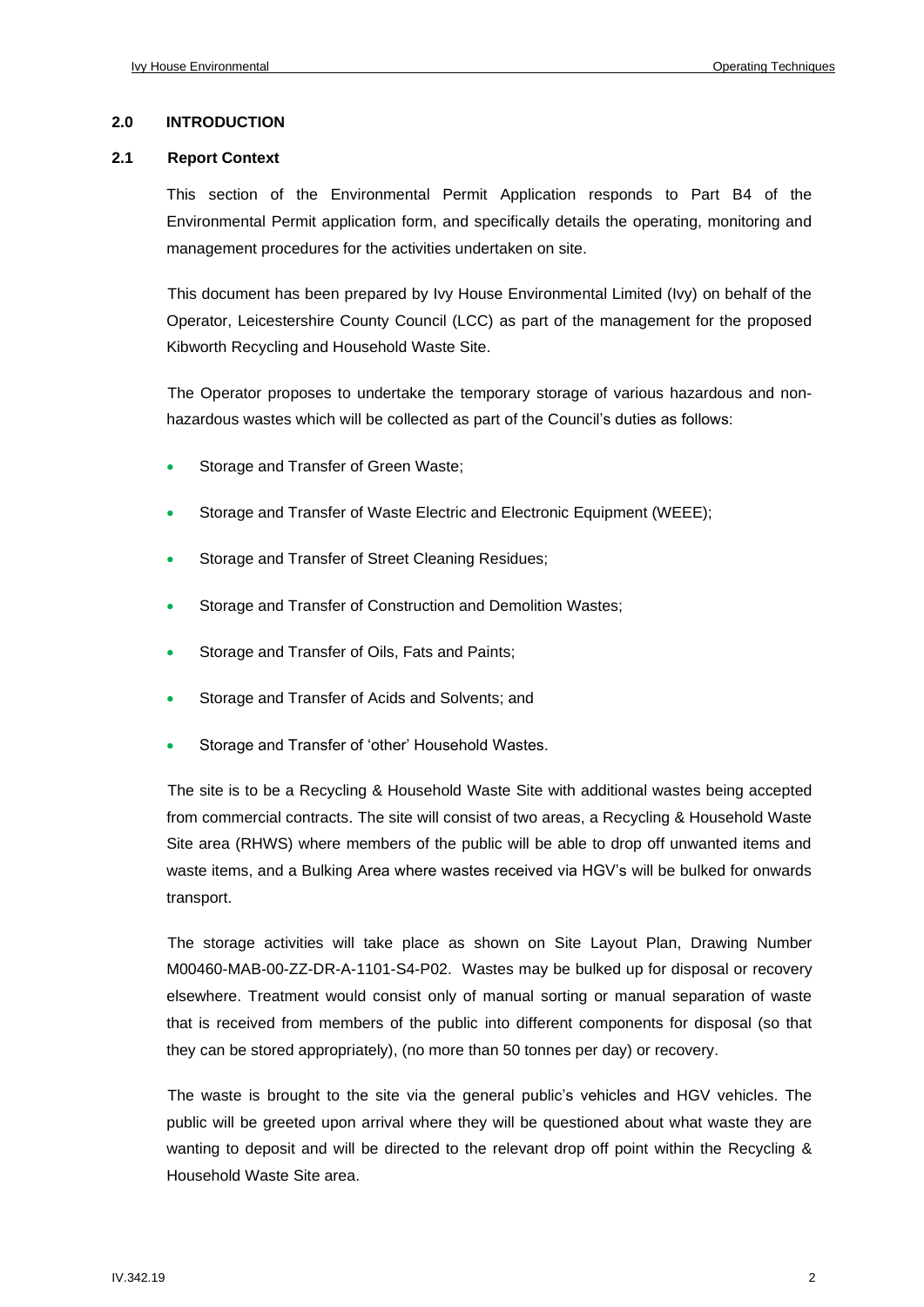The waste brought to the site by HGV vehicles will be separate to that brought to the site via public's vehicles. HGV vehicles will be directed to the Bulking Area where they will unload the waste directly into the relevant bay for inspection (the Bulking Area is located to the west of the site as per Site Layout Plan, Drawing Number M00460-MAB-00-ZZ-DR-A-1101-S4-P02).

It is proposed that there will be a total annual throughput of 75,000 tonnes per annum for the facility with a total storage capacity on site of 2,400 tonnes and a daily waste acceptance limit of 400 tonnes The site will not store more than 50 tonnes of hazardous waste at any one time.

This document forms part of the site's Environmental Management System (EMS) and will be reviewed on an annual basis and in the event of any incidents.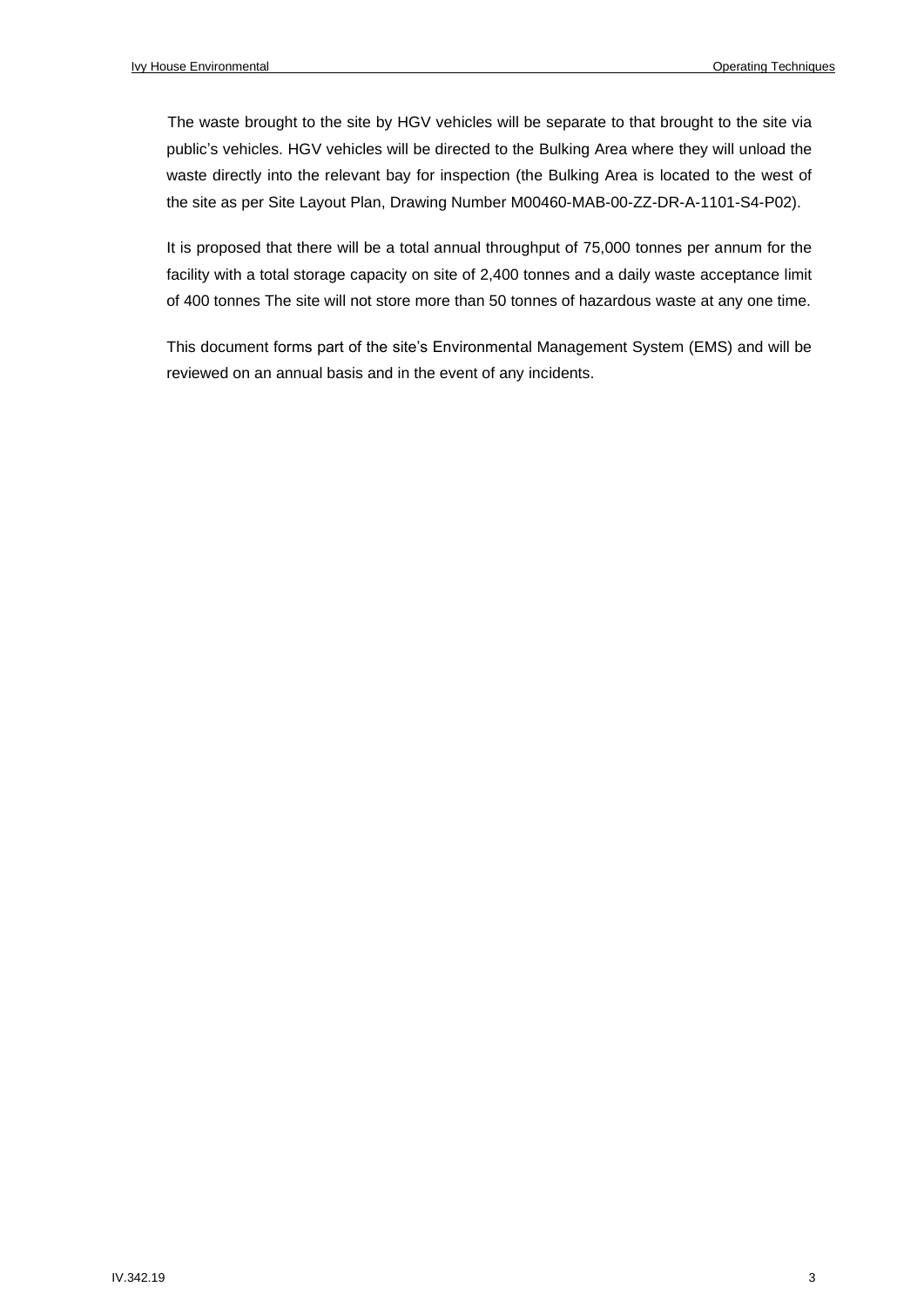#### **3.0 SITE SETTING**

#### **3.1 Site Location**

The site will be located approximately 1km southeast of Kibworth and 15.3km southeast of the city of Leicester. The site will be situated within agricultural land with the A6 to the south and a railway to the north. The site is centred at approximate National Grid Reference (NGR) SP 69822 93236.

The site location and the environmental permit boundary is provided on Drawing Number M00460-MAB-00-ZZ-DR-A-1100-S4-P02.

Access for staff and visitors to the site will be achieved via Harborough Road (A6), located to the south of the site. The nearest residential dwelling is located approximately 670m northwest of the site on Harborough Road.

#### **3.2 Geology**

According to the British Geological Survey's (BGS) 'Geology of Britain Viewer', the bedrock geology comprises of the Charmouth Mudstone Formation – Mudstone, which is Sedimentary Bedrock was formed approximately 183 - 199 million years ago in the Jurassic Period.

#### **3.3 Hydrogeology**

With reference to the Magic Maps Website, the site is not within a Groundwater Source Protection Zone (GSPZ).

The bedrock deposits are designated as a Secondary (undifferentiated) Aquifer which is defined as generally the water-bearing parts of the former non-aquifers. Secondary Undifferentiated - has been assigned in cases where it has not been possible to attribute either category A or B to a rock type.

#### **3.4 Hydrology**

The nearest water body is Langton Brook, which is situated some 955m south of the site with a drainage channel which flows to the Langton Brook located approximately 39 m north of the site.

With reference to the Environment Agency's mapping website the site is situated within a Flood Zone 1, which is a site that has a 'Very Low' chance of flooding in any given year i.e. less than 1 in 1,000.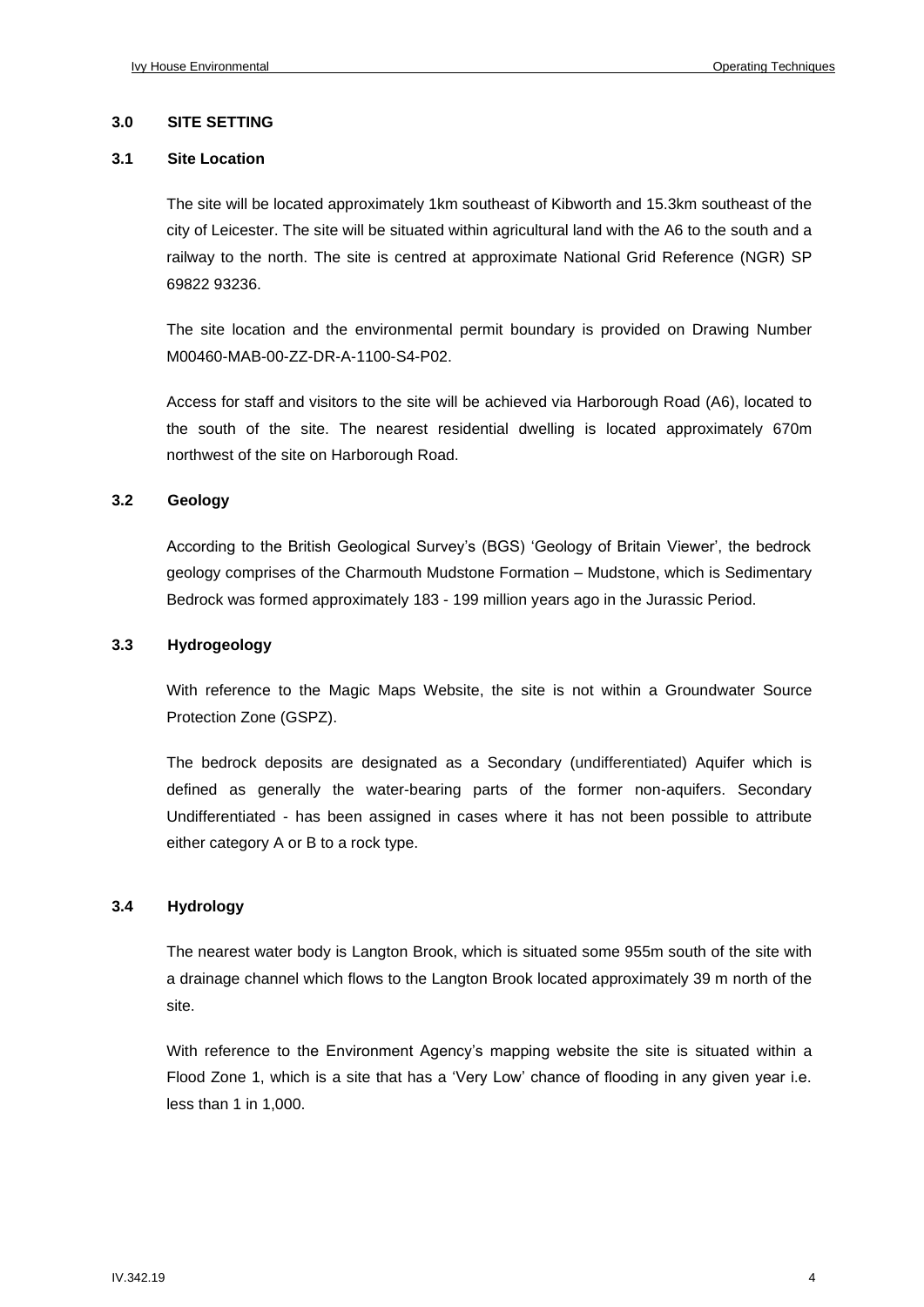#### **3.5 Ecology**

A search of the Magic Maps website was undertaken in support of the application. The results from the search indicate that there are no ecological sites within 2km of the site. The Nature and Heritage Conservation Screening results are shown in Appendix A.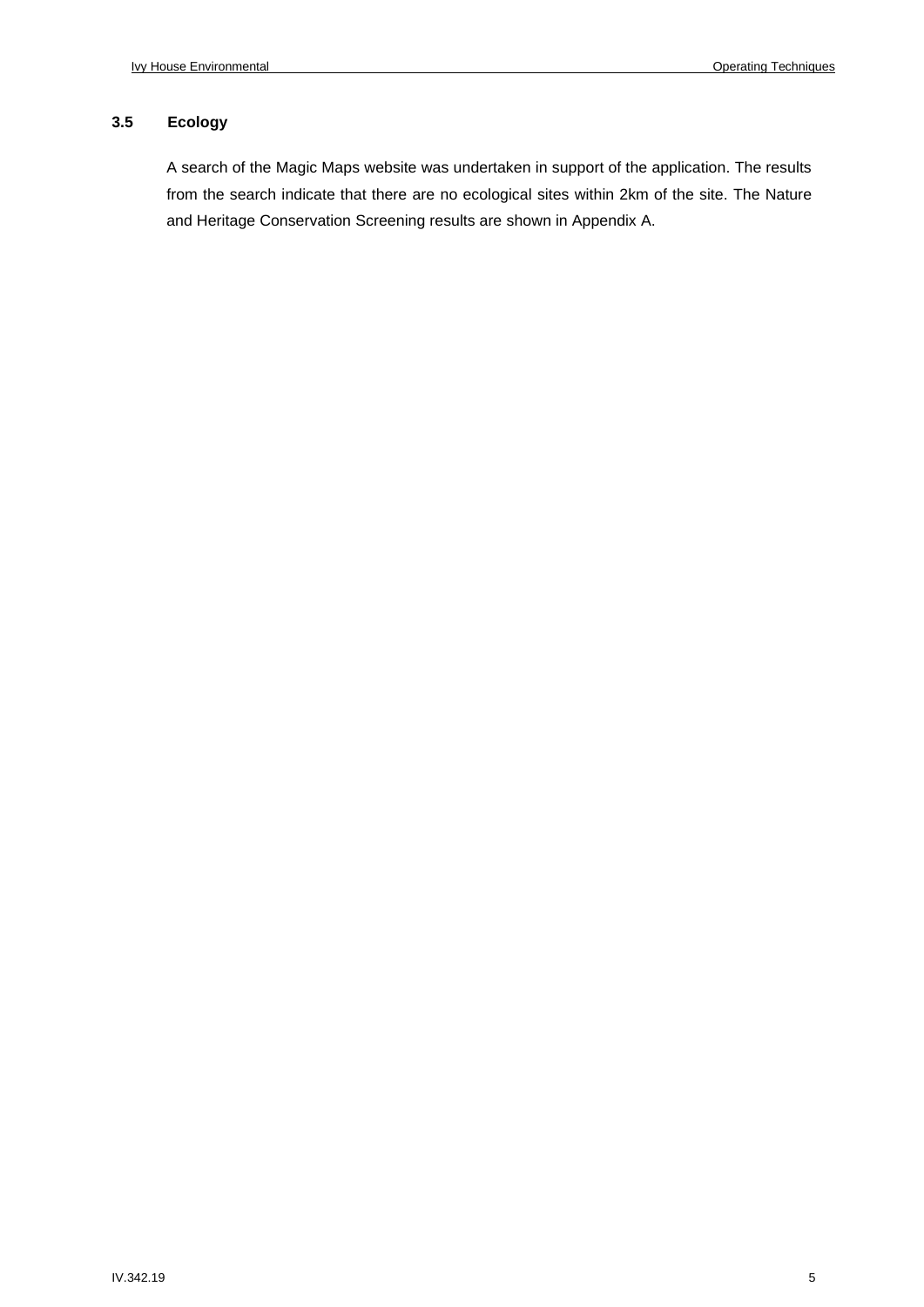#### **4.0 PROPOSED ACTIVITIES**

#### **4.1 Overview**

The site is located approximately 1km southeast of Kibworth. The Site will be situated within an agricultural land with a railway to the north and the A6 to the south. The site is centred at approximate National Grid Reference (NGR) SP 69822 93236.

The Operator proposes to utilise the site as a bulking area for onward household and commercial waste transfer in addition to a Local Authority Recycling & Household Waste Site as part of the Leicestershire Municipal Waste Management Strategy.

#### **4.2 Site Layout**

The site layout can be seen on Drawing No. M00460-MAB-00-ZZ-DR-A-1101-S4-P02.

The site comprises of the main public Recycling & Household Waste Site area (RHWS) and a Bulking Area for household wastes (arriving in HGV's) and from commercial and industrial businesses.

The main Recycling & Household Waste Site yard boasts a number of Roll on Roll off (RoRo) containers which will store separate waste streams (metals, plastics, bottles, paper, hard core, plaster board, green wastes, wood wastes, cement bonded asbestos etc), as well as a canopied area for WEEE wastes (televisions, fridges, computers etc) and a separate area for liquid wastes which will be contained in appropriate tanks that are double skinned (oils, fats, paints etc). In addition, batteries and fluorescent tubes will also be stored within the WEEE area in appropriate containers.

The Bulking Area will have covered/canopied storage bays to the west which will contain green waste, wood wastes and other 'residual waste'.

In addition, the site will have designated storage areas for hazardous and non-hazardous wastes, oils, fats and paints to ensure that hazardous wastes do not mix with non-hazardous wastes.

The site will be fully bunded with sealed drainage. The site will contain any quarantined waste in containers/separate area within the Bulking Area which will be covered with tarpaulin if required (this will ensure that quarantined wastes do not contaminate those which have been deemed suitable for acceptance on the site) as well as a fire quarantine area.

Onsite facilities will consist of a main site office with associated parking and a weighbridge.

Waste will be brought onto site primarily by public vehicles and HGV's. Public vehicles will be checked by the site greeter who will determine what waste the vehicle is carrying and will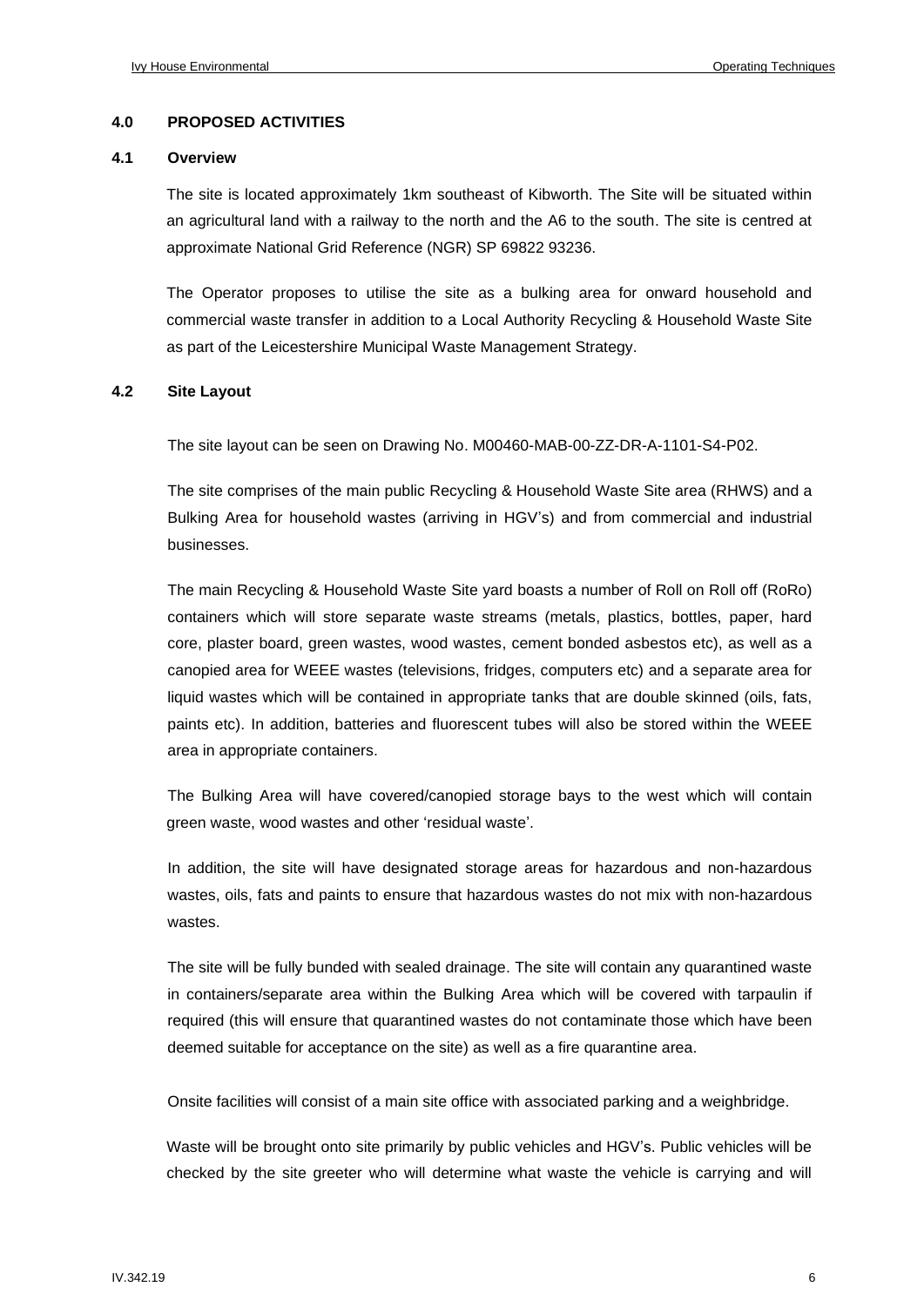direct the vehicle to the relevant skip within the Recycling & Household Waste Site area.

HGV vehicles will be directed to the Bulking Area located to the west of the site. The waste is then checked for consistency with the relevant paperwork and to ensure it complies with the Environmental Permit before being 'pushed' into the bay where it is bulked for onwards disposal or recovery.

#### **4.3 Plant and Equipment**

The following items and machinery may be available for use on site:

- Roll on roll off skips;
- Lockable containers;
- Double Skinned Tanks;
- Wheeled loading shovel(s);
- Weighbridge;
- External canopied/covered storage bays;
- Fuel tanks;
- Vehicle designated area.

All plant and equipment will be maintained to an appropriate standard.

Staff will only be permitted to operate machinery and undertake activities for which they have received appropriate training, as detailed in Section 6 of this report.

#### **4.4 Operating Hours**

The facility is designed to be operational between the following hours:

 $06:00 - 20:00$ .

The facility will operate seven days per week, including Public Holidays, with the exclusion of Christmas Day, Boxing Day and New Year's Day.

#### **4.5 Permitted Activities**

This application seeks to allow LCC to undertake the following waste activities: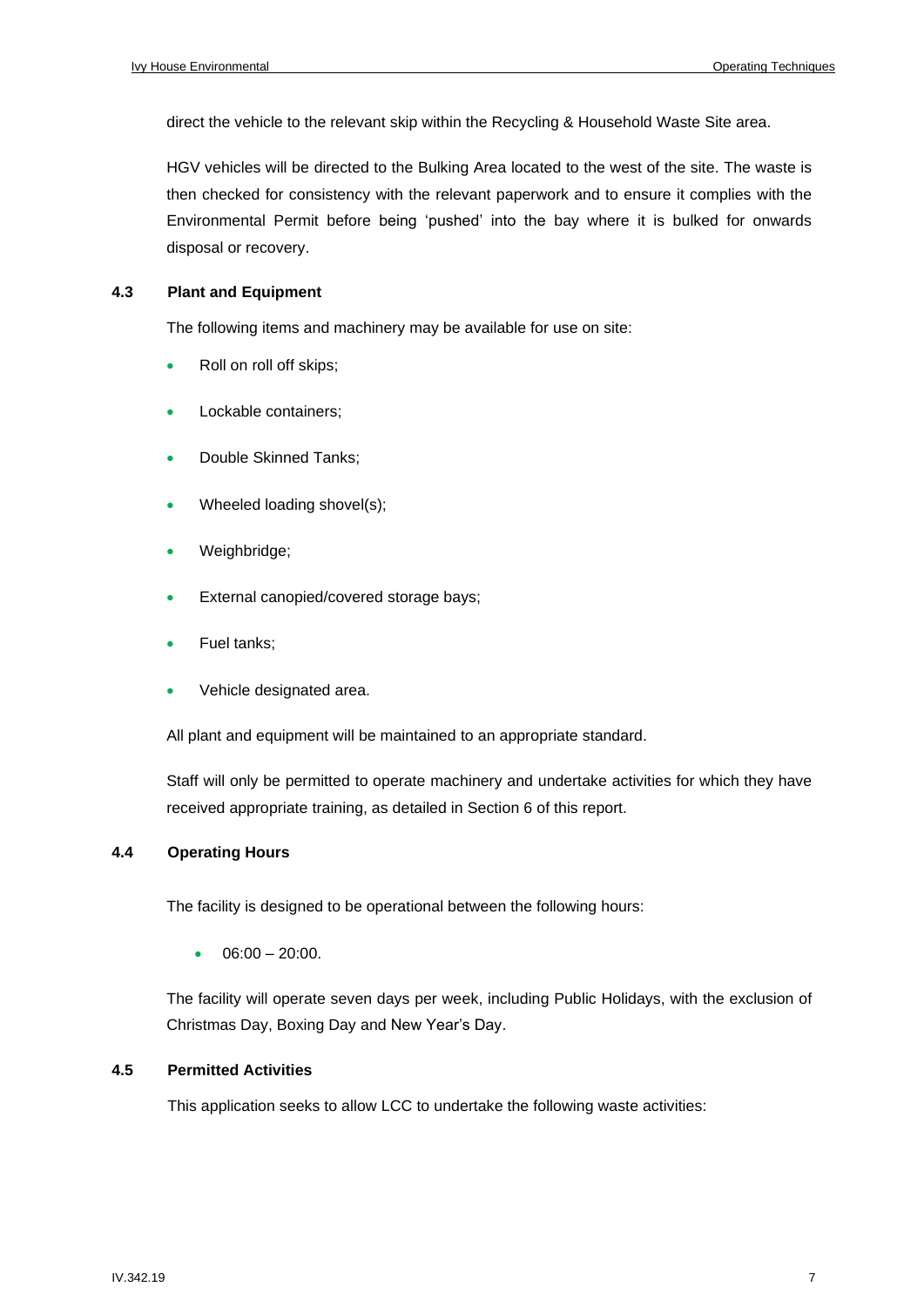- D15: Storage pending any of the operations numbered D1 to D14 (excluding temporary storage, pending collection, on the site where it is produced;
- R13: Storage of waste pending the operations numbered R1 to R12 (excluding temporary storage, pending collection, on the site where it is produced);
- D14: Repackaging prior to submission to any of the operations numbered D1 to D13;
- D9: Physico-chemical treatment not specified elsewhere in Annex IIA which results in final compounds or mixtures which are discarded by means of any of the operations numbered D1 to D8 and D10 to D12;
- R3: Recycling/reclamation of organic substances which are not used as solvents;
- R4: Recycling/reclamation of metals and metal compounds; and
- R5: Recycling/reclamation of other inorganic materials.

The site will not store more than 50 tonnes of hazardous waste at any one time.

#### **4.6 Raw Materials**

The site will utilise fuel for site vehicles. Fuels will be stored in double skinned containers as shown on Site Layout Plan, Drawing Number M00460-MAB-00-ZZ-DR-A-1101-S4-P02.

#### **4.7 Permitted Waste Types and Quantities**

The proposed waste types are provided in Table 2 below.

#### **Table 2: Proposed Waste Types**

| <b>EWC Code</b> | <b>Description</b>                                                                                                                                                                                                   |
|-----------------|----------------------------------------------------------------------------------------------------------------------------------------------------------------------------------------------------------------------|
| 02              | <b>WASTES FROM AGRICULTURE, HORTICULTURE, AQUACULTURE,</b><br><b>FORESTRY, HUNTING AND FISHING, FOOD PREPARATION AND</b><br><b>PROCESSING</b>                                                                        |
| 02 01           | wastes from agriculture, horticulture, aquaculture, forestry, hunting<br>and fishing                                                                                                                                 |
| 02 01 03        | plant-tissue waste                                                                                                                                                                                                   |
| 02 01 04        | waste plastics (except packaging)                                                                                                                                                                                    |
| 02 01 07        | wastes from forestry                                                                                                                                                                                                 |
| 02 01 10        | waste metal                                                                                                                                                                                                          |
| 02 02           | wastes from the preparation and processing of meat, fish and other                                                                                                                                                   |
|                 | foods of animal origin                                                                                                                                                                                               |
| 02 02 03        | materials unsuitable for consumption or processing                                                                                                                                                                   |
| 02 03           | wastes from fruit, vegetables, cereals, edible oils, cocoa, coffee, tea<br>and tobacco preparation and processing; conserve production; yeast<br>and yeast extract production, molasses preparation and fermentation |
| 02 03 04        | materials unsuitable for consumption or processing                                                                                                                                                                   |
| 02 04           | wastes from sugar processing                                                                                                                                                                                         |
| 02 04 01        | soil from cleaning and washing beet                                                                                                                                                                                  |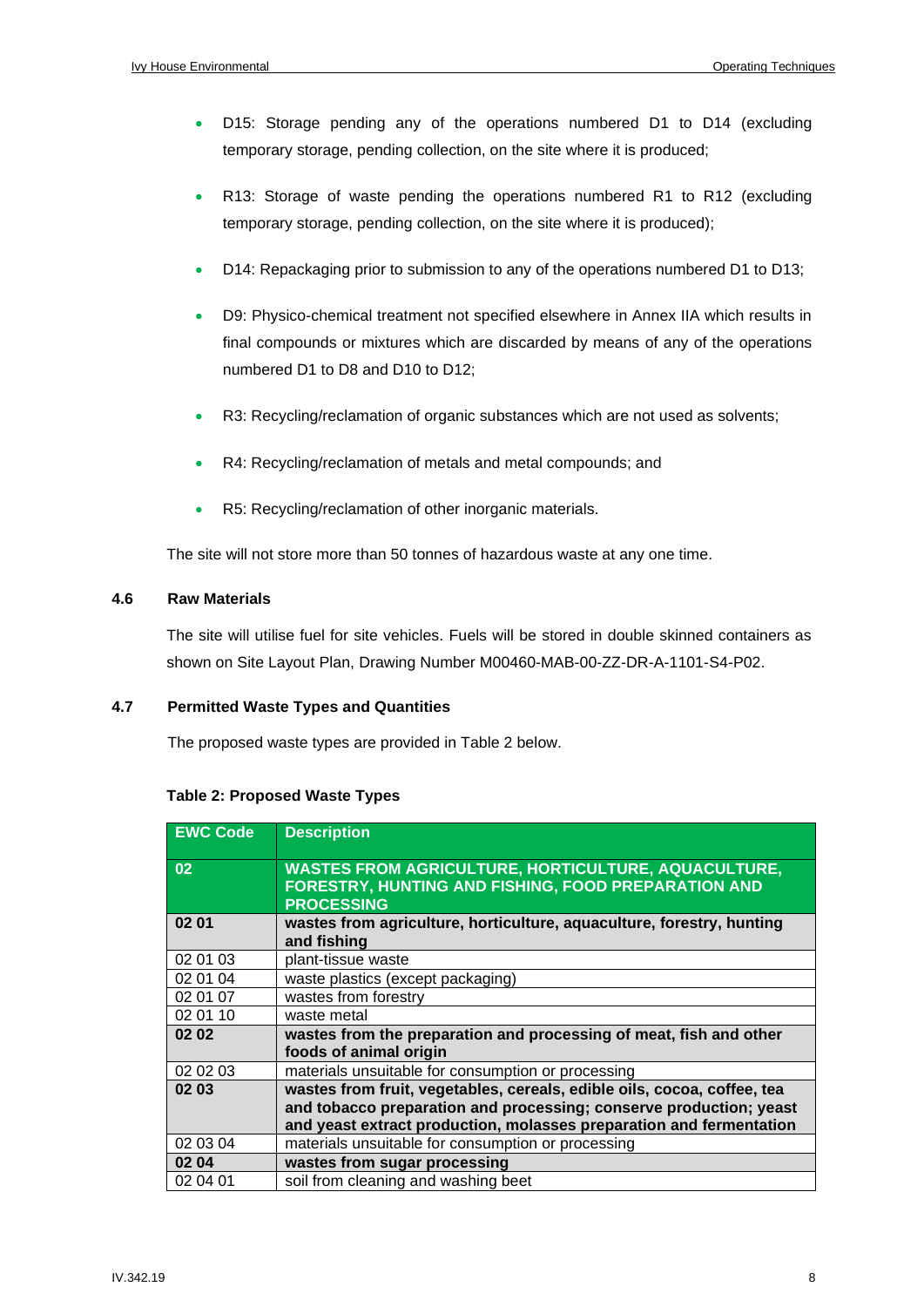| 02 05                | wastes from the dairy products industry                                                                                                       |
|----------------------|-----------------------------------------------------------------------------------------------------------------------------------------------|
| 02 05 01             | materials unsuitable for consumption or processing                                                                                            |
| 02 06                | wastes from the baking and confectionery industry                                                                                             |
| 02 06 01             | materials unsuitable for consumption or processing                                                                                            |
| 02 06 02             | wastes from preserving agents                                                                                                                 |
| 03                   | <b>WASTES FROM WOOD PROCESSING AND THE PRODUCTION OF</b>                                                                                      |
|                      | PANELS AND FURNITURE, PULP, PAPER AND CARDBOARD                                                                                               |
| 03 01                | wastes from wood processing and the production of panels and                                                                                  |
|                      | furniture                                                                                                                                     |
| 03 01 01             | waste bark and cork                                                                                                                           |
| 03 01 04*            | sawdust, shavings, cuttings, wood, particle board and veneer containing                                                                       |
|                      | hazardous substances                                                                                                                          |
| 03 01 05             | sawdust, shavings, cuttings, wood, particle board and veneer other than                                                                       |
|                      | those mentioned in 03 01 04                                                                                                                   |
| 03 03                | wastes from pulp, paper and cardboard production and processing                                                                               |
| 03 03 01             | waste bark and wood                                                                                                                           |
| 03 03 08             | wastes from sorting of paper and cardboard destined for recycling                                                                             |
| 07                   | <b>WASTES FROM ORGANIC CHEMICAL PROCESSES</b>                                                                                                 |
| 0702                 | Waste from the MSFU of plastics, synthetic rubber and man-made                                                                                |
|                      | fibres                                                                                                                                        |
| 07 02 13             | Waste plastic                                                                                                                                 |
| 12                   | <b>WASTES FROM SHAPING AND PHYSICAL AND MECHANICAL</b>                                                                                        |
|                      | SURFACE TREATMENT OF METALS AND PLASTICS                                                                                                      |
| 1201                 | wastes from shaping and physical and mechanical surface treatment                                                                             |
|                      | of metals and plastics                                                                                                                        |
| 12 01 01<br>12 01 03 | ferrous metal filings and turnings<br>non-ferrous metal filings and turnings                                                                  |
| 12 01 05             | plastics shavings and turnings                                                                                                                |
| 13                   | OIL WASTES AND WASTES OF LIQUID FUELS (EXCEPT EDIBLE OILS,                                                                                    |
|                      | AND THOSE IN CHAPTERS 05, 12 AND 19)                                                                                                          |
| 1302                 | Waste engine, gear and lubricating oils                                                                                                       |
| 13 02 04*            | mineral-based chlorinated engine, gear and lubricating oils                                                                                   |
| 13 02 05*            | mineral-based non-chlorinated engine, gear and lubricating oils                                                                               |
| 13 02 06*            | synthetic engine, gear and lubricating oils                                                                                                   |
| 13 02 07*            | readily biodegradable engine, gear and lubricating oils                                                                                       |
| 15                   | <b>WASTE PACKAGING; ABSORBENTS, WIPING CLOTHS, FILTER</b>                                                                                     |
|                      | MATERIALS AND PROTECTIVE CLOTHING NOT OTHERWISE                                                                                               |
|                      | <b>SPECIFIED</b>                                                                                                                              |
| 15 01                | packaging (including separately collected municipal packaging waste)                                                                          |
| 15 01 01             | paper and cardboard packaging                                                                                                                 |
| 15 01 02             | plastic packaging                                                                                                                             |
| 15 01 03             | wooden packaging                                                                                                                              |
| 15 01 04             | metallic packaging                                                                                                                            |
| 15 01 05             | composite packaging                                                                                                                           |
| 15 01 06             | mixed packaging                                                                                                                               |
| 15 01 07             | glass packaging                                                                                                                               |
| 15 01 09             | textile packaging                                                                                                                             |
| 15 02                | absorbents, filter materials, wiping cloths and protecting clothing                                                                           |
| 15 02 03             | absorbents, filter materials, wiping cloths and protective clothing other than                                                                |
|                      | those mentioned in 15 02 02<br><b>WASTES NOT OTHERWISE SPECIFIED IN THE LIST</b>                                                              |
| 16                   |                                                                                                                                               |
| 16 01                | end-of-life vehicles from different means of transport [including off-<br>road machinery] and wastes from dismantling of end-of-life vehicles |
|                      | and vehicle maintenance (except 13,14, 16 06 and 16 08)                                                                                       |
| 16 01 03             | end-of-life tyres                                                                                                                             |
| 16 02                | wastes from electrical and electronic equipment                                                                                               |
| 16 02 11*            | discarded equipment containing chlorofluorocarbons, HCFC, HFC                                                                                 |
| 16 02 14             | discarded equipment other than those mentioned in 16 02 09 to 16 02 13                                                                        |
|                      |                                                                                                                                               |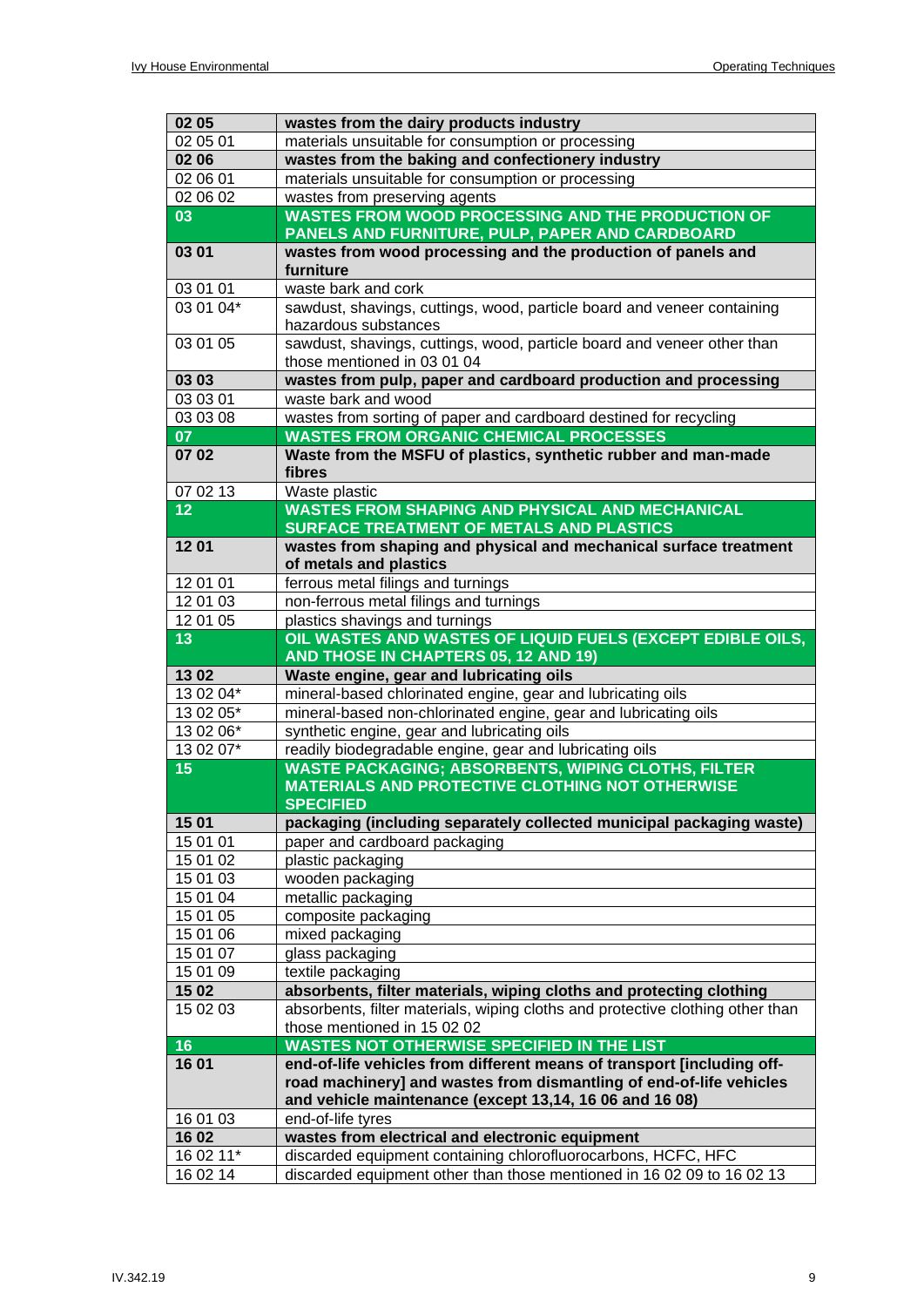| 16 02 16        | components removed from discarded equipment other than those<br>mentioned in 16 02 15 |
|-----------------|---------------------------------------------------------------------------------------|
| 16 05           | gases in pressure containers and discarded chemicals                                  |
| 16 05 04*       | gases in pressure containers (including halons) containing hazardous                  |
|                 | substances                                                                            |
| 16 05 05        | gases in pressure containers other than those mentioned in 16 05 04                   |
| 16 06           | batteries and accumulators                                                            |
| 16 06 04        | alkaline batteries (except 16 06 03)                                                  |
| 16 06 05        | other batteries and accumulators                                                      |
| 17 <sub>2</sub> | <b>CONSTRUCTION AND DEMOLITION WASTES (INCLUDING</b>                                  |
|                 | <b>EXCAVATED SOIL FROM CONTAMINATED SITES)</b>                                        |
| 1701            | concrete, bricks, tiles and ceramics                                                  |
| 17 01 01        | concrete                                                                              |
| 17 01 02        | bricks                                                                                |
| 17 01 03        | tiles and ceramics                                                                    |
| 17 01 07        | mixtures of concrete, bricks, tiles and ceramics other than those mentioned           |
|                 | in 17 01 06                                                                           |
| 1702            | wood, glass and plastic                                                               |
| 17 02 01        | wood                                                                                  |
| 17 02 02        | glass                                                                                 |
| 17 02 03        | plastic                                                                               |
| 1703            | bituminous mixtures, coal tar and tarred products                                     |
| 17 03 02        | bituminous mixtures other than those mentioned in 17 03 01                            |
| 1704            | metals (including their alloys)                                                       |
| 17 04 01        | copper, bronze, brass                                                                 |
| 17 04 02        | aluminium                                                                             |
| 17 04 03        | lead                                                                                  |
| 17 04 04        | zinc                                                                                  |
| 17 04 05        | iron and steel                                                                        |
| 17 04 06        | tin                                                                                   |
| 17 04 07        | mixed metals                                                                          |
| 17 04 11        | cables other than those mentioned in 17 04 10                                         |
| 1705            | soil (including excavated soil from contaminated sites), stones and<br>dredging spoil |
| 17 05 04        | soil and stones other than those mentioned in 17 05 03                                |
| 1706            | insulation materials and asbestos-containing construction materials                   |
| 17 06 01*       | insulation materials containing asbestos                                              |
| 17 06 04        | insulation materials other than those mentioned in 17 06 01 and 17 06 03              |
| 17 06 05*       | construction materials containing asbestos                                            |
| 1708            | gypsum-based construction material                                                    |
| 17 08 02        | gypsum-based construction materials other than those mentioned in 17 08<br>01         |
| 1709            | other construction and demolition waste                                               |
| 17 09 04        | mixed construction and demolition waste other than those mentioned in 17              |
|                 | 09 01, 17 09 02 and 17 09 03                                                          |
| 19              | <b>WASTE FROM WASTE MANAGMETN FACILITIES, OFF-SITE WASTE</b>                          |
|                 | WATER TREATMENT PLANTS AND THE PREPARATION OF WATER                                   |
|                 | <b>INTENDED FOR HUMAN CONSUMPTION AND WATER FOR</b>                                   |
|                 | <b>INDUSTRIAL USE</b>                                                                 |
| 19 12           | wastes from the mechanical treatment of waste (for example sorting,                   |
|                 | crushing, compacting, pelletising) not otherwise specified                            |
| 19 12 01        | paper and cardboard                                                                   |
| 19 12 02        | ferrous metal                                                                         |
| 19 12 03        | non-ferrous metal                                                                     |
| 19 12 04        | plastic and rubber                                                                    |
| 19 12 05        | glass                                                                                 |
| 19 12 06*       | wood containing hazardous substances                                                  |
| 19 12 07        | wood other than those mentioned in 19 12 06                                           |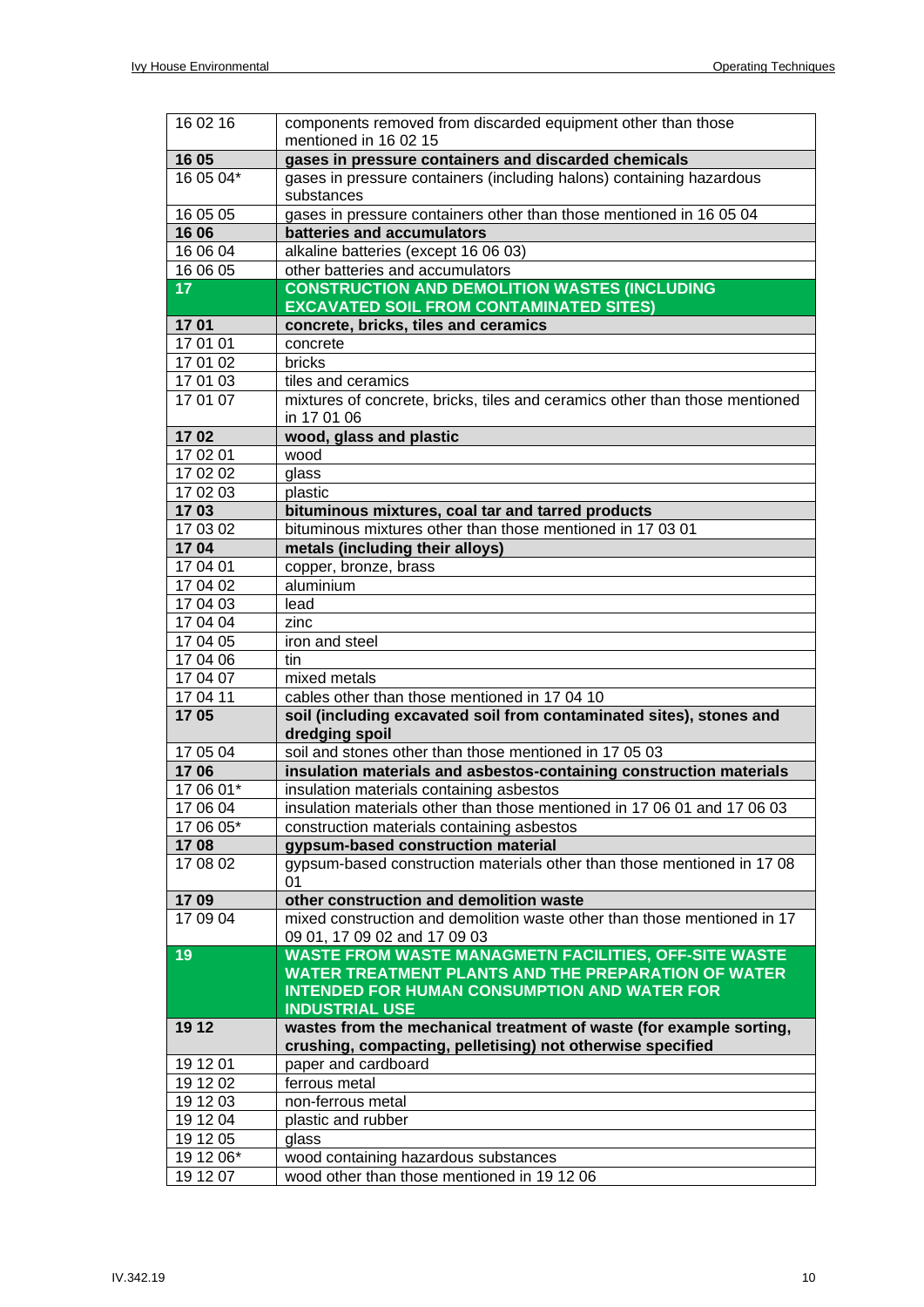| 19 12 08  | textiles                                                                                                                             |
|-----------|--------------------------------------------------------------------------------------------------------------------------------------|
| 19 12 09  | minerals (for example sand, stones)                                                                                                  |
| 19 12 10  | combustible waste (refuse derived fuel)                                                                                              |
| 20        | <b>MANICIPAL WASTES (HOUSEHOLD WASTE AND SIMILAR</b>                                                                                 |
|           | <b>COMMERICAL, INDUSTRIAL AND INSTITUTIONAL WASTES)</b>                                                                              |
|           | <b>INCLUDING SEPERATELY COLLECTED FRACTIONS</b>                                                                                      |
| 20 01     | separately collected fractions (except 15 01)                                                                                        |
| 20 01 01  | paper and cardboard                                                                                                                  |
| 20 01 02  | glass                                                                                                                                |
| 20 01 08  | biodegradable kitchen and canteen waste                                                                                              |
| 20 01 10  | clothes                                                                                                                              |
| 20 01 11  | textiles                                                                                                                             |
| 20 01 13* | solvents                                                                                                                             |
| 20 01 14* | acids                                                                                                                                |
| 20 01 15* | alkalines                                                                                                                            |
| 20 01 17* | photochemicals                                                                                                                       |
| 20 01 19* | pesticides                                                                                                                           |
| 20 01 21* | fluorescent tubes and other mercury-containing waste                                                                                 |
| 20 01 23* | discarded equipment containing chlorofluorocarbons                                                                                   |
| 20 01 25  | edible oil and fat                                                                                                                   |
| 20 01 26* | oil and fat other than those mentioned in 20 01 25                                                                                   |
| 20 01 27* | paint, inks, adhesives and resins containing hazardous substances                                                                    |
| 20 01 28  | paint, inks, adhesives and resins other than those mentioned in 20 01 27                                                             |
| 20 01 29* | detergents containing hazardous substances                                                                                           |
| 20 01 30  | detergents other than those mentioned in 20 01 29                                                                                    |
| 20 01 33* | batteries and accumulators included in 16 06 01, 16 06 02 or 16 06 03 and                                                            |
|           | unsorted batteries and accumulators containing these batteries                                                                       |
| 20 01 34  | batteries and accumulators other than those mentioned in 20 01 33                                                                    |
| 20 01 35* | discarded electrical and electronic equipment other than those mentioned in<br>20 01 21 and 20 01 23 containing hazardous components |
| 20 01 36  | discarded electrical and electronic equipment other than those mentioned in                                                          |
|           | 20 01 21, 20 01 23 and 20 01 35                                                                                                      |
| 20 01 37* | wood containing hazardous substances                                                                                                 |
| 20 01 38  | wood other than those mentioned in 20 01 37                                                                                          |
| 20 01 39  | plastics                                                                                                                             |
| 20 01 40  | metals                                                                                                                               |
| 20 01 41  | wastes from chimney sweeping                                                                                                         |
| 20 02     | garden and park wastes (including cemetery waste)                                                                                    |
| 20 02 01  | biodegradable waste                                                                                                                  |
| 20 02 02  | soil and stones                                                                                                                      |
| 20 02 03  | other non-biodegradable wastes                                                                                                       |
| 20 03     | other municipal wastes                                                                                                               |
| 20 03 01  | mixed municipal waste                                                                                                                |
| 20 03 02  |                                                                                                                                      |
|           | waste from markets                                                                                                                   |
| 20 03 03  | street-cleaning residues                                                                                                             |

It is proposed that there will be a total annual throughput of 75,000 tonnes per annum split between 10,000 tonnes of hazardous wastes and 65,000 tonnes of non-hazardous wastes.

The site will accept up to 400 tonnes of waste per day split between 50 tonnes of hazardous waste and maximum 350 tonnes of non-hazardous waste. The site will have a total storage capacity on site of 2,400 tonnes, split between 50 tonnes of hazardous wastes at any one time and 2,350 tonnes non-hazardous wastes.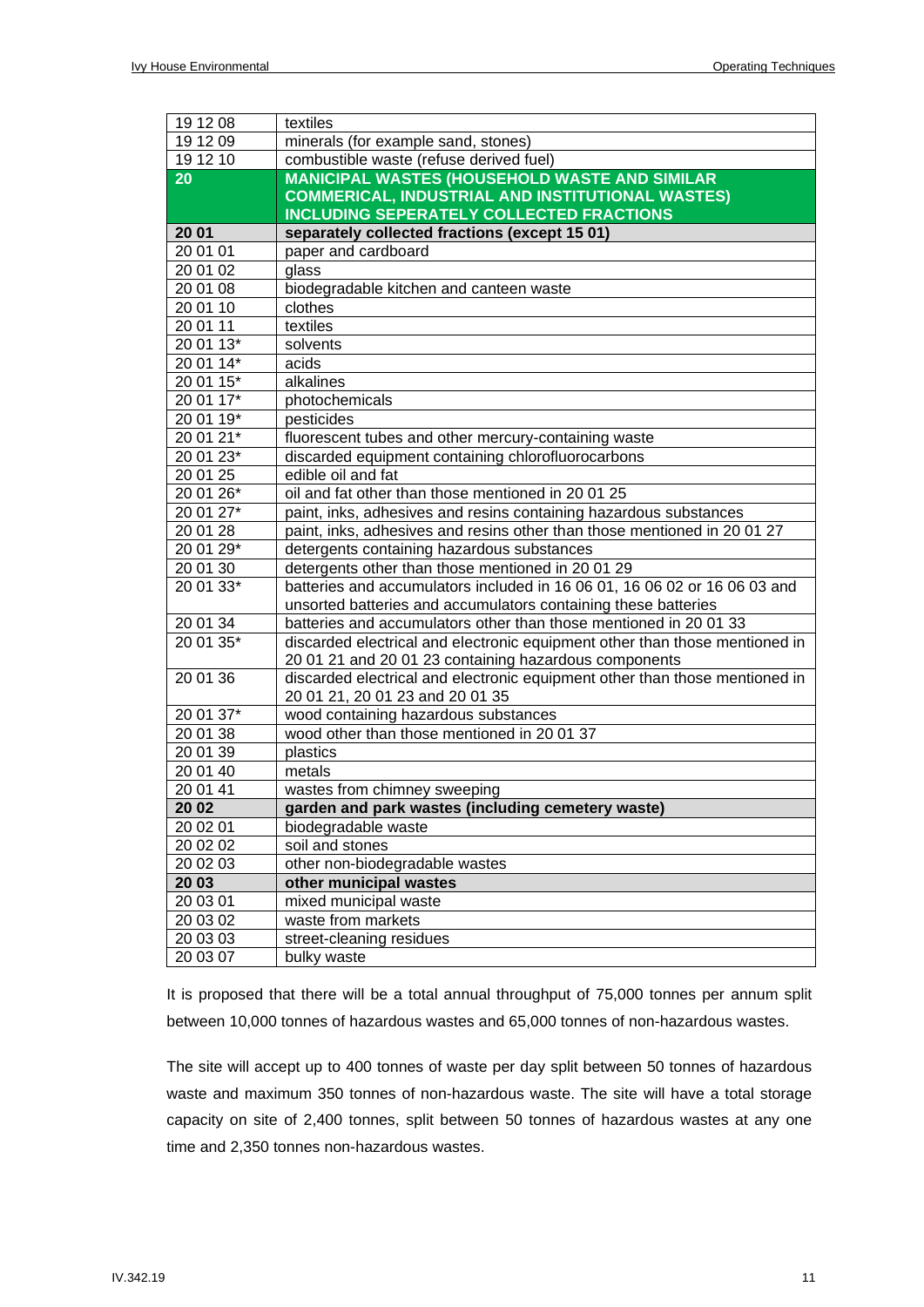#### **4.8 Waste Storage**

There will be clearly defined areas for waste reception and storage at the site as indicated on Site Layout Plan, Drawing No. M00460-MAB-00-ZZ-DR-A-1101-S4-P02.

Any water generated from the site will be directed and stored in accordance with Drainage Plan, Drawing No. M00460-PAM-00-ZZ-DR-C-6000. Collected runoff from the storage area will be discharged to the drainage channel which in turn discharges through a petrol interceptor to the Langton Brook.

To mitigate the risk of leachate contamination, a number of the waste containers and bays will have canopies to separate surface water run-off from the waste, and will discharge this directly into the tank via rainwater down pipes and an underground system.

The outlet manhole of the attenuation tank will be fitted with an emergency stop-valve. If the contamination is detected, the valve will be closed manually and the tank will be emptied by a lorry tanker instead of discharging into the ditch. All road gullies will be fitted with sump units to reduce the silt and sediment getting into the surface water network, catch pits are also proposed in all final manholes connecting into the attenuation tank. Further measures of treatment include installing petrol interceptors to all drainage collected from the trafficked areas, prior to discharging into the attenuation tank.

Vehicles will be directed to discharge their loads by the Recycling Operatives or designated person(s). The Recycling Operatives will have a clearly defined role to ensure that the waste brought on site is consistent with the waste transfer notes and or waste consignment notes or in the case of the general public, is consistent with what the site is allowed to accept under the permit.

The maximum stockpile on site will hold no more than 300m<sup>3</sup> of waste. Pile dimensions will be as shown on Dimensional Assessment Waste Piles Drawing Number M00460-MAB-00-ZZ-DR-A-1102-S4-P03. The site will have a maximum storage capacity of 2,400 tonnes of material within the site at any one time. The maximum storage period for waste on site shall be no more than 6 months in accordance with EA guidance, however in reality, storage times will be likely no more than 5 days for commonly accepted wastes and longer for those wastes which are received infrequently.

The reception and storage areas will be provided with an impermeable surface (concrete) with sealed drainage. The impermeable concrete surface will meet the following intended design objectives:

- Impermeable to incidental rain fall;
- Sufficient strength to accommodate plant and equipment; and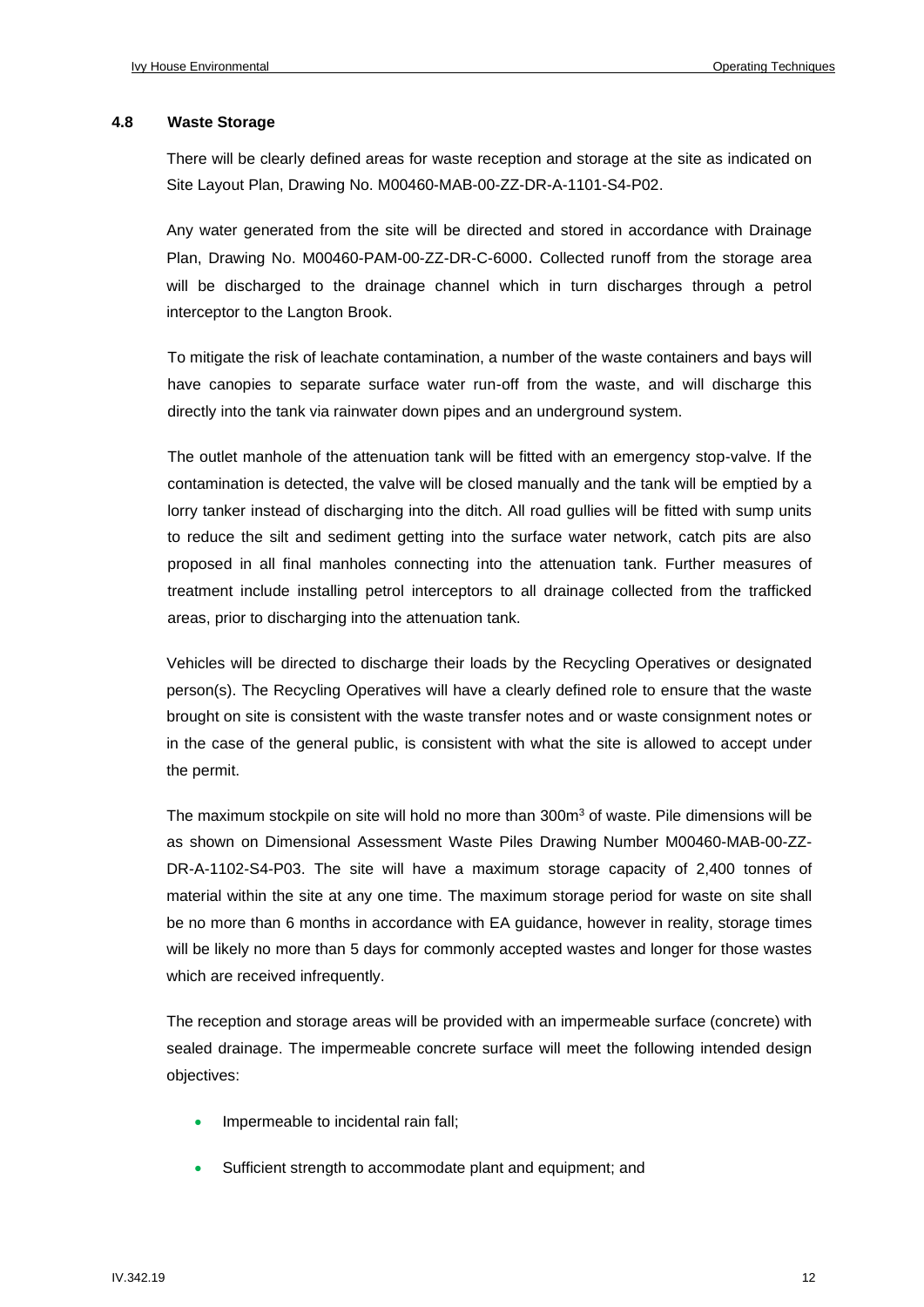• Designed with kerbing or edge bunds to retain all incidental rainfall.

The site shall accept no more than 50 tonnes of hazardous waste per day and shall store no more than 50 tonnes of hazardous wastes at any one time. This tonnage is aggregated between the Recycling & Household Waste Site and Bulking Area. The Operator shall ensure that any areas storing hazardous waste are kept clean and free of detritus to prevent odour, litter and vermin/pests.

Hazardous waste will be stored in the designated areas specific to the types of hazardous waste being delivered as summarised below, and not limited to:

- **Gas Bottles** Gas bottles will be individually loaded into the gas bottle cage that is appropriate for the type of gas within the gas bottle as identified during the acceptance and pre-acceptance validation checks.
- **WEEE and batteries** will be stored under the cover of a canopy near the site entrance. For batteries, fluorescent tubes and 'small WEEE' such waste will be deposited into appropriate containers. Larger WEEE (such as TVs and Fridges) will be stacked appropriately on the impermeable surface.
- **Asbestos** Asbestos will be stored in an enclosed, sealed and lockable container.
- **Hazardous wood** will be stored externally in a separate container within the RHWS area
- **Liquid hazardous waste (oils, fats, paints, solvents, etc)**  will be stored next to the WEEE and batteries area, within double skinned tanks and under the cover of the canopy on the impermeable surface.

Waste will be prioritised on a 'first in, first out' basis to ensure appropriate rotation of any waste with the exception of waste that is likely to result in odour, litter and pest problems which will be prioritised over other wastes.

Storage areas will be inspected at least daily to identify potential breached containers or spillages and evidence of pests, vermin or odour. Any incidents shall be recorded in site diary including the time, location, type of event, cause and the action taken to remediate the issue.

Training will be provided to all staff of the procedures in place to undertake cleaning storage areas in cases where a container is breached or a spillage occurs.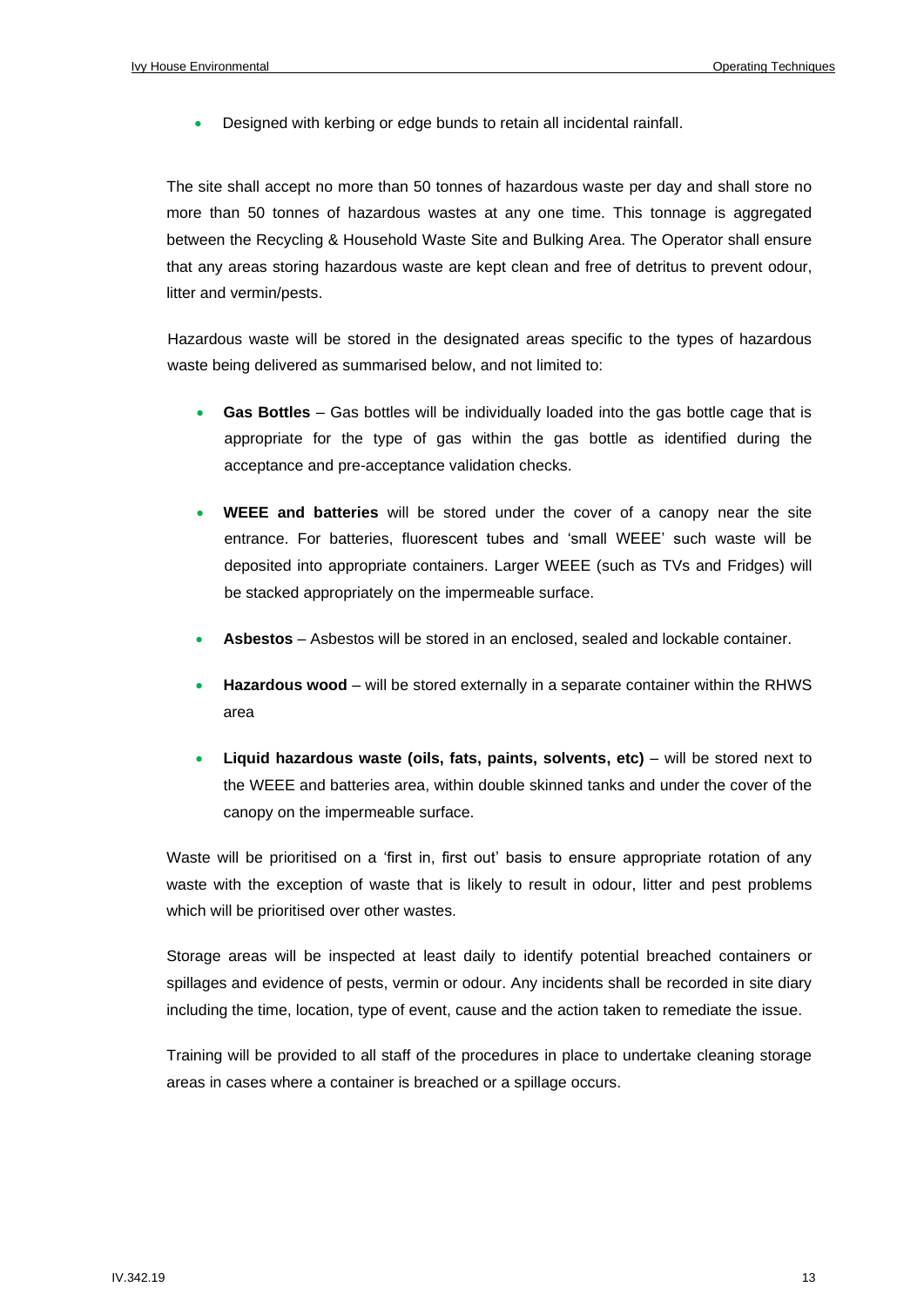#### **5.0 WASTE PRE-ACCEPTANCE AND ACCEPTANCE PROCEDURES**

LCC considers the various waste sources and determines the pre-acceptance and acceptance criteria appropriate for each of those sources and the nature of the waste being delivered. Non-hazardous and hazardous waste is accepted by the Operator from Waste Collection Authorities (WCAs), commercial and industrial businesses, from the activities of Operator arising at other sites (i.e. the Operator's HWRCs) and from members of the public (householders). The site has two distinctive parts depending on the origin of waste, which will have different pre-acceptance and acceptance procedures in place. Those areas are:

- Recycling & Household Waste Site area designated to accept waste from domestic and residential properties, and
- Bulking Area designated to accept waste from LCC's own activities, Waste Collection Authorities and from commercial and industrial businesses.

Detailed pre-acceptance and acceptance procedures for non-hazardous and hazardous waste for each area are described in sections below.

#### **5.1 Pre-Acceptance Procedures – Non-Hazardous Wastes**

#### Recycling & Household Waste Site area

In case of waste brought by householders LCC have published a set of terms and conditions to using the site on their website to which householders agree by bringing the waste to the site. The terms and conditions list the type of wastes that can be accepted at the facility and describes how to access and use the site.

#### Bulking Area

When determining if wastes are acceptable at the facility as listed in the permit, LCC determine the following as part of their due diligence, to ensure that wastes can be accepted safely and stored appropriately:

- The quantity of the waste;
- The form the waste takes (i.e. solid, liquid, sludge, etc.); and
- Any hazards associated with the waste.

By obtaining all of the information above, the Leicestershire County Council will be able to assess the suitability of the waste.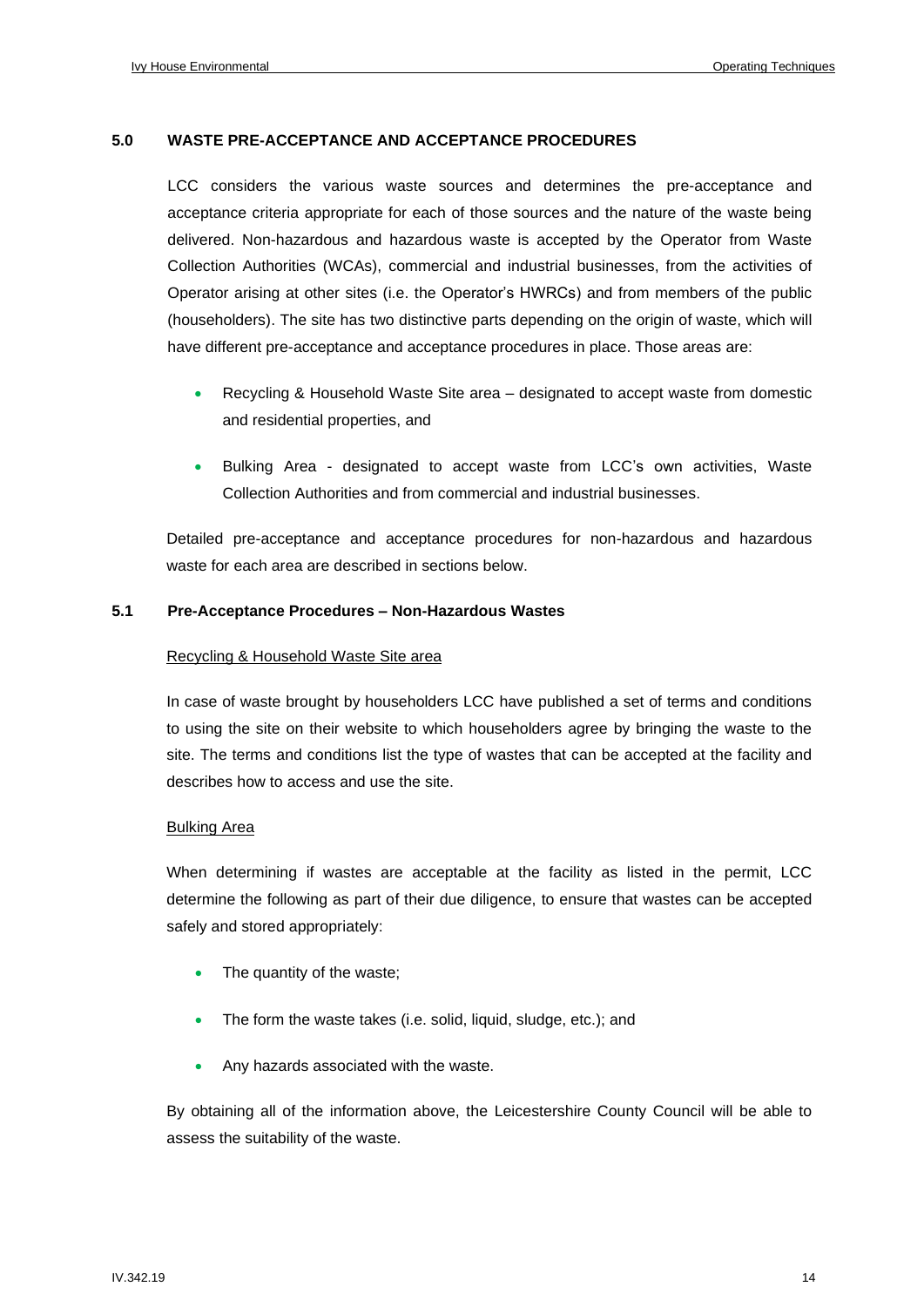#### **5.2 Pre-Acceptance procedures – Hazardous Wastes**

Hazardous wastes will be accepted at the site for storage pending transfer to an appropriate disposal or recovery facility. No treatment of hazardous waste will occur on the site.

Operations will comply with Environment Agency (EA) guidance for the 'Chemical waste: appropriate measures for permitted facilities', dated November 2020 and as revised from time to time by the EA.

#### General Management

Hazardous waste is accepted by the Operator from householders, Waste Collection Authorities (WCAs), commercial and industrial businesses and from the activities of Operator arising at other sites (i.e. the Operator's HWRCs). Hazardous waste is limited to the following types of materials:

- Waste Electrical and Electronic Equipment;
- Gas Bottles:
- Batteries (both household and lead-acid);
- Wood containing dangerous substances;
- Asbestos (limited to Cement Bonded);
- Oils, fats and paints; and
- Acids and solvents.

Unloading, loading and storage of hazardous waste will only occur in areas with an impermeable surface and sealed drainage.

The Kibworth Recycling and Household Waste Site is likely to be submitted as a Designated Collection Facility for the purposes of the collection and treatment of WEEE separated at the site.

#### Recycling & Household Waste Site area

In the case of waste brought by householders, LCC have published a set of terms and conditions to using the site on their website to which householders agree by bringing the waste to the site. The terms list the type of hazardous wastes that can be accepted at the facility and describes how to access and use the site.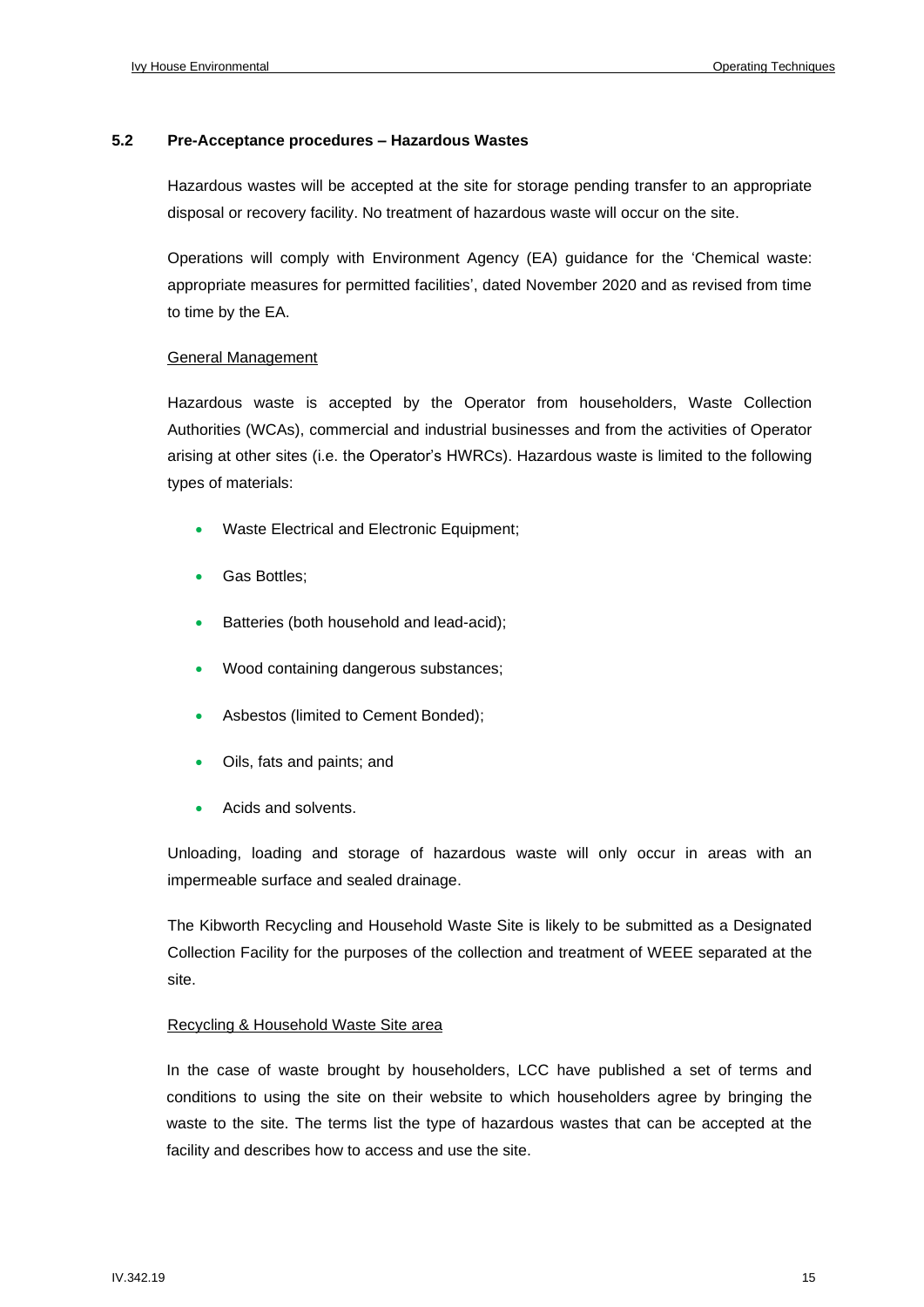#### Bulking Area

When determining if wastes are acceptable at the facility as listed in the permit, LCC determine the following as part of their due diligence, to ensure that wastes can be accepted safely and stored appropriately:

- The quantity of the waste;
- The form the waste takes (i.e. solid, liquid, sludge, etc.); and
- Any hazards associated with the waste.

By obtaining all of the information above, the Leicestershire County Council will be able to assess the suitability of the waste.

The Bulking Area will receive waste from Local Authorities including Waste Collection Authorities and from Commercial and Industrial Businesses.

#### A. Arising from Local Authorities including Waste Collection Authorities

The Operator will ensure that the WCAs only deliver appropriately packaged and labelled Hazardous Waste by communicating on a regular basis the Operator's requirement and any changes of the appropriate guidance.

Prior to any deliveries the Operator shall provide to the WCAs the process for delivering any Hazardous Waste (such as the schedule of deliveries) including how the waste will be required to be safely deposited.

#### B. Arising from Commercial and Industrial businesses

The Operator will implement a procedure to advertise that prior to the acceptance of Hazardous Waste, commercial and industrial enterprises will be required to provide the appropriate information to allow the correct identification of the waste and ensure that it can be managed under the site's Environmental Permit. In particular, the producer or holder would be required to provide the details of the process producing the waste and the composition of the waste. For asbestos, gas bottles, or unidentifiable WEEE, a representative sample of the waste may be required by the Operator to ensure a comprehensive characterisation of the waste is provided.

In all cases the pre-acceptance information will be recorded for verification by the Operator at the time of waste acceptance.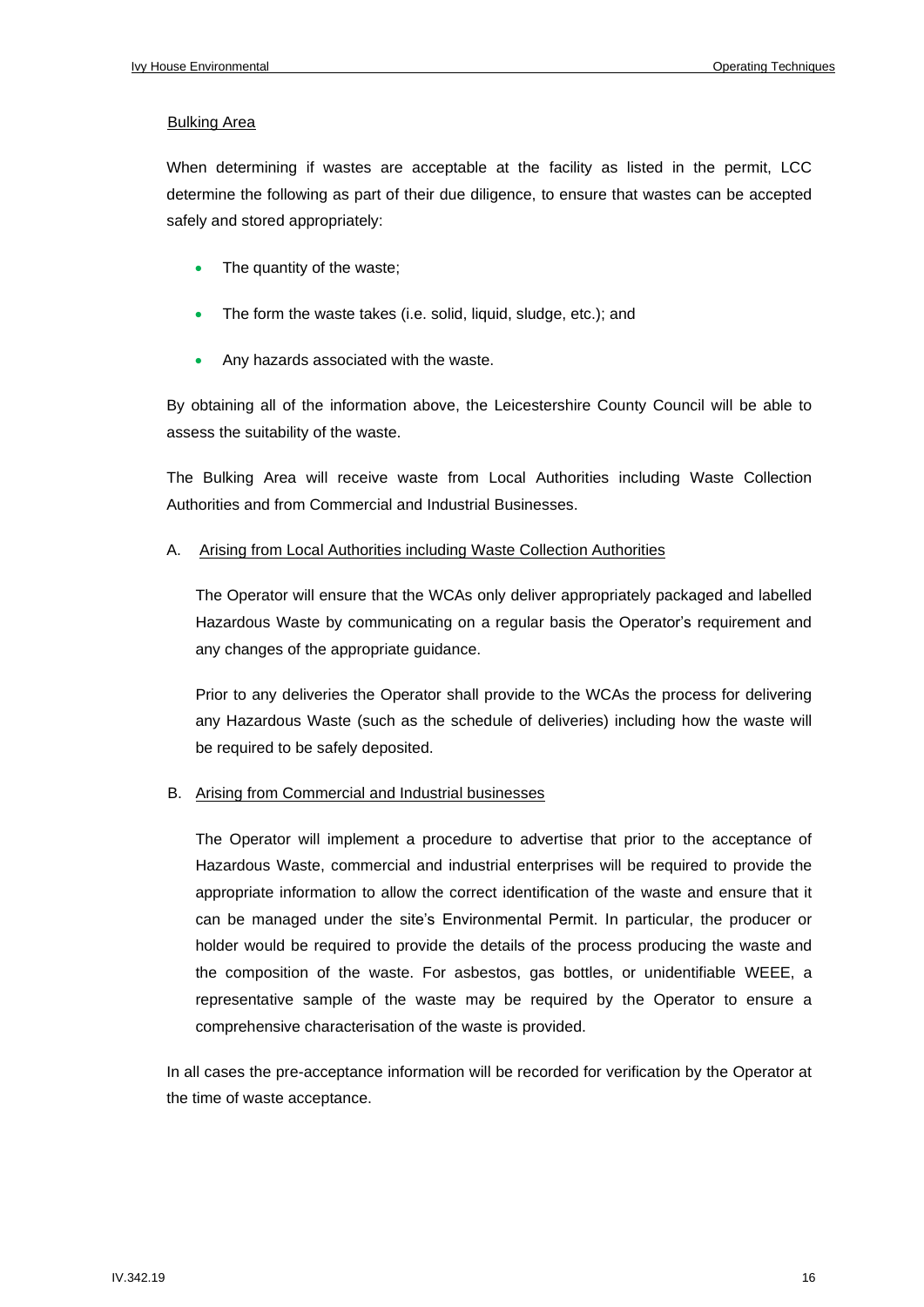#### **Contingency**

The Operator will maintain a contingency plan to manage circumstances where the Household Recycling Site and Bulking Area, or the ultimate disposal facility for the hazardous waste is unavailable.

The tonnage of each type of hazardous waste will be monitored to ensure sufficient capacity is maintained at all times and to ensure compliance with the permit. Where there is insufficient capacity, or the Kibworth Recycling and Household Waste Site becomes unavailable then hazardous waste will be directed to an alternative appropriate Waste Transfer Station. At the current time this alternative facility is as follows:

• Whetstone Waste Transfer Station, Enderby Road Industrial Estate, Whetstone, LE8 6JL, EPR/DP3093CB (under the management of the same Operator).

#### **5.3 Acceptance Procedure – Non-Hazardous Wastes**

#### Recycling & Household Waste Site area

When arriving at the site members of the public will be greeted by meet and greet person who will enquire about the type and amount of waste brought to site. They will verify the type of the waste and confirm that the waste is allowed to be accepted at the site. They will then direct the person to the relevant skip/area. If the meet and greet person identifies the householder brought non-conforming wastes to the site, they will inform the person that this waste cannot be accepted at the site and needs to be taken to an alternative facility.

#### Bulking Area

An on-site acceptance procedure for waste for the Bulking Area is followed to ensure that the waste delivered to the site conforms to the information provided within the relevant paperwork and to ensure that the waste is acceptable at the site and is consistent with what LCC were expecting to receive.

Where possible, loads will be visually inspected prior to unloading to ensure compliance with the permit.

The following details will be recorded for the Bulking Area:

- The date and time of delivery of the load;
- The origin of the waste;
- The quantity and characteristics of the waste;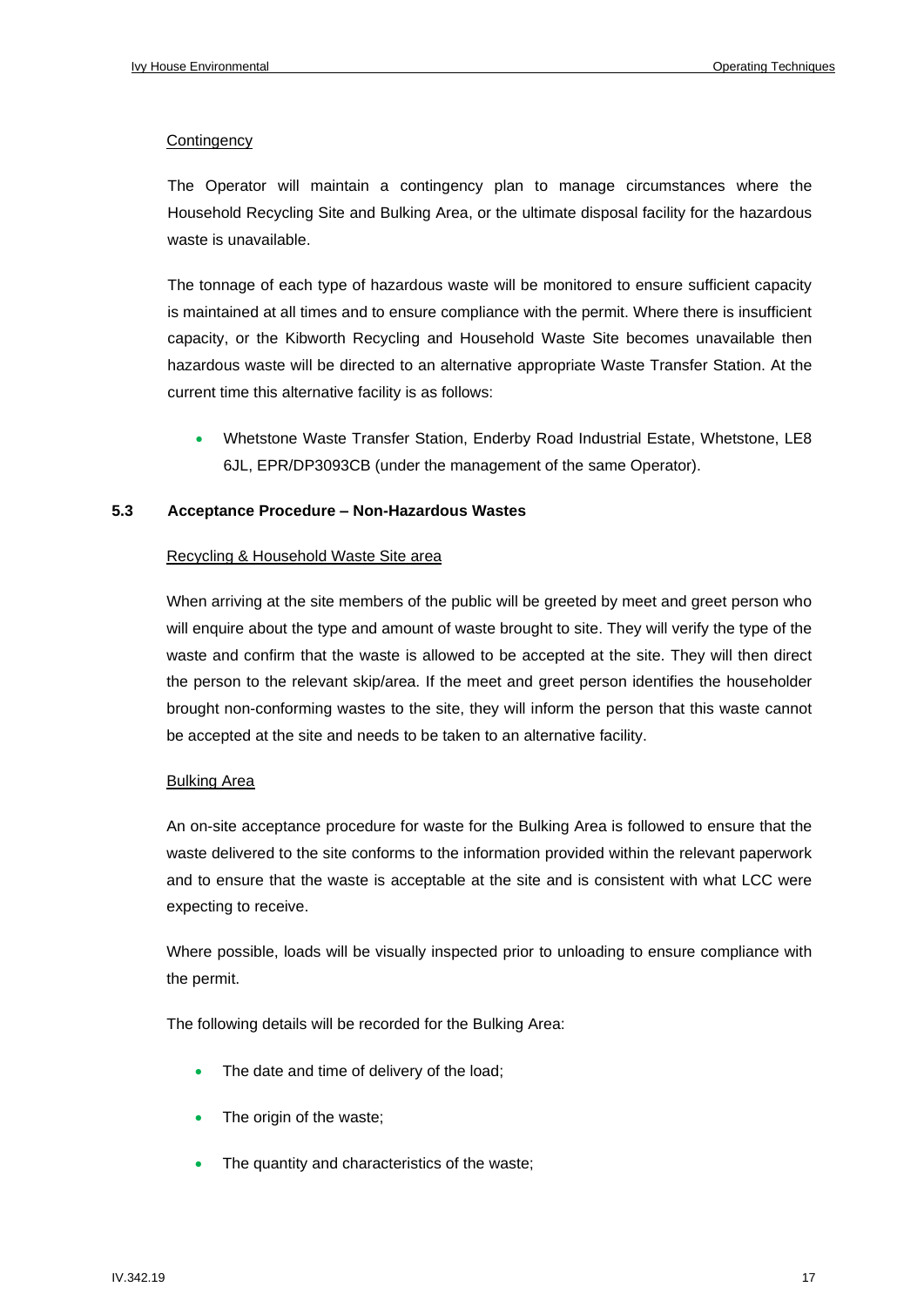- The producer; and
- Details and description of the vehicle delivering the waste, the driver's signature and the Operator of the vehicle.

Waste deliveries, where applicable, will be accompanied by a waste transfer note or a waste consignment note if the waste is hazardous.

The Operator will ensure that waste delivered for the Bulking Area is accompanied by a written description of the waste describing:

- The physical and chemical composition:
- Characteristics and handling precautions;
- Compatibility issues; and
- Information specifying the original waste producer and process.

On site verification will take place to confirm;

- The identity of the waste;
- The description of the waste;
- Consistency with previously provided information; and
- Compliance with the permit.

A note will be made in the site diary of any incidents involving unauthorised waste, and a record of the rejected waste maintained.

The Bulking Area may accept waste outside of the normal operating hours. In these circumstances only green and wood waste from other LCC RWHS sites will be delivered to the Bulking Area, via pre-agreement. The site has an Automatic Number Plate Recognition system which will ensure that no unauthorised vehicles gain access to the site. The site also has a contactless system for providing the necessary documentation which accompanies the deliveries. There is an intercom & driver operated console (DOC) at the weighbridge to monitor & record waste deliveries, as well as a letterbox at the weighbridge for paperwork. The same system will apply to waste that is leaving the Bulking Area. The waste will be delivered by LCC drivers who will be trained and briefed on waste acceptance procedures for the site accordingly (e.g. toolbox talks).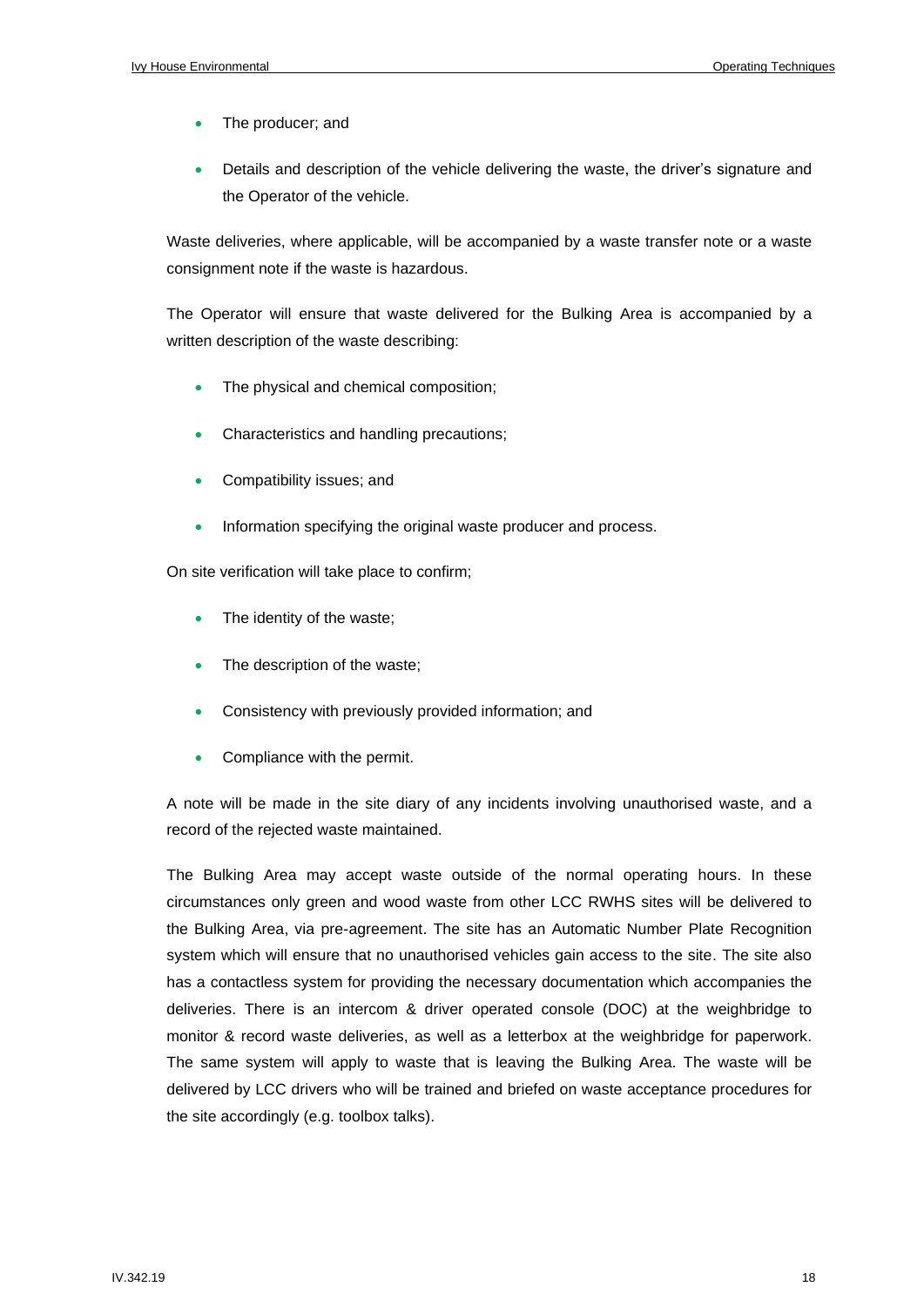In the event that unpermitted wastes are inadvertently delivered to the site, the unauthorised waste will be loaded back on to the vehicle that discharged it, if possible and safe to do so. If this is not possible, then the unpermitted waste will be stored on the site in the designated quarantine area located within the permitted area. Such wastes would then be removed from the site as soon as practicable and in any case no later than 5 days after receipt.

#### **5.4 Waste Acceptance – Hazardous Waste**

#### Recycling & Household Waste Site area

When arriving at the site members of the public will be greeted by meet and greet person who will enquire about the type and amount of waste brought to site. They will confirm that the waste is allowed to be accepted at the site and identify if any of the waste brought to site is hazardous. They will then direct the householder to the relevant area where the hazardous waste can be deposited. If the meet and greet person identifies the householder brought nonconforming hazardous wastes to the site, they will inform the person that the waste cannot be accepted at the site and needs to be taken to a relevant facility.

Separate containers and/or storage areas will be maintained for the different types of hazardous waste in a manner to avoid mixing of the hazardous waste with other types of waste (either hazardous or non-hazardous).

#### Bulking Area

On arrival at the site delivery each consignment of hazardous waste shall be weighed using the site's weighbridge.

Hazardous waste shall not be accepted if there is insufficient storage at the site. In such cases the waste shall be directed to the Operator's alternative facilities.

Prior to acceptance any required documentation (Duty of Care, Consignment Notes etc) will be checked and validated (including against the pre-acceptance validation checks). The quantity, type and nature of waste in the vehicle will be confirmed to ensure compliance against the documentation and pre-acceptance checks provided upon arrival at the site. The documentation will include a written description of the waste detailing composition, hazards, handling precautions, any incompatibility with other waste, and the producer of the waste.

Vehicles and contents will be inspected to ensure that the waste has been transported appropriately. Where inadequate packaging is identified that risks spillage or emissions then the details shall be recorded, and any mitigations measures will be identified.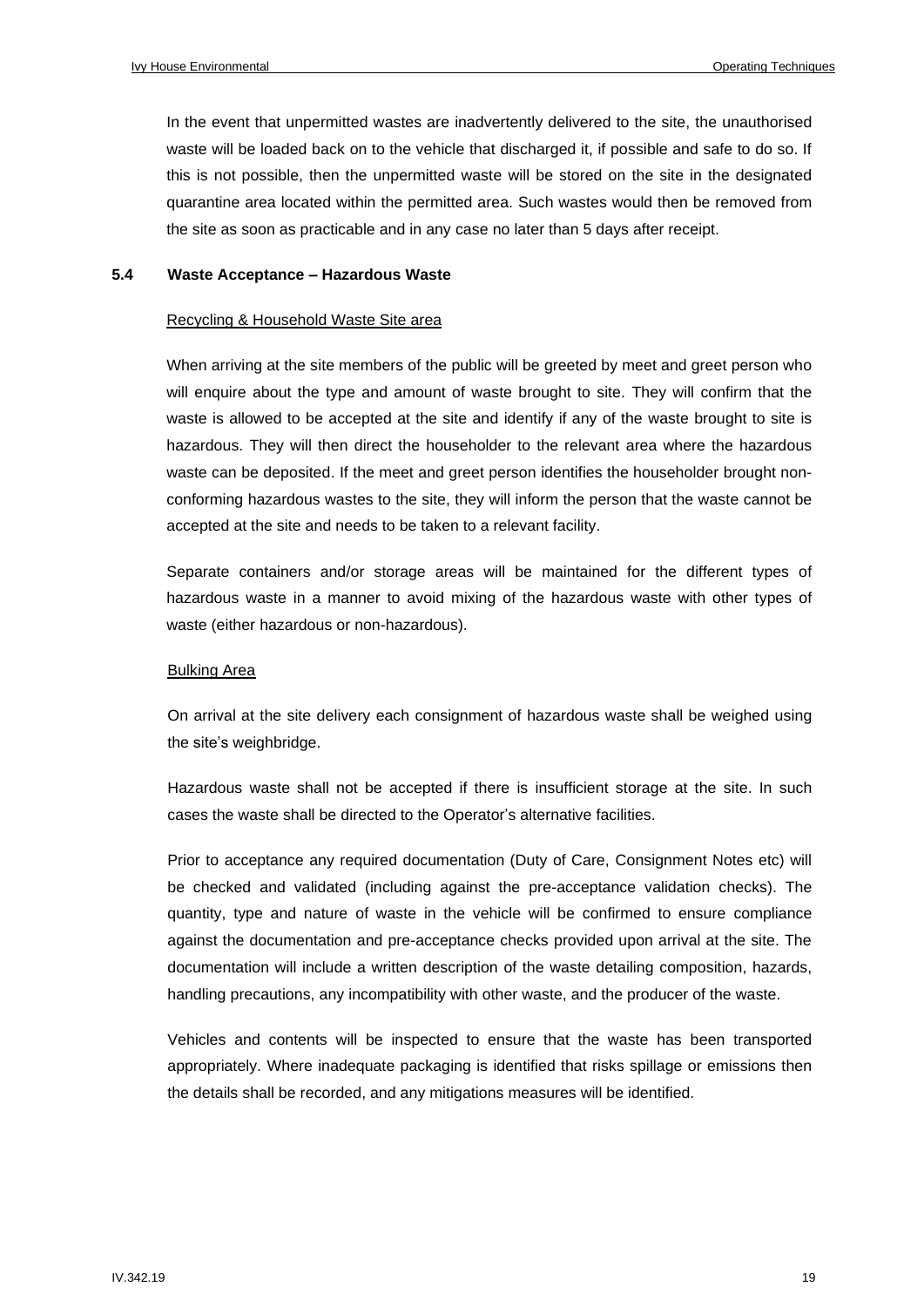Hazardous waste will be confirmed by visual confirmatory inspections and validated against the pre-acceptance information prior to acceptance and being offloaded to ensure that only the indicated waste is delivered, and that any non-conforming waste is identified.

Unloading, loading and storage of hazardous waste will only occur in areas with an impermeable surface and sealed drainage.

Where a commercial and industrial business attempts to deliver a clearly acceptable item of Hazardous Waste (i.e. a television) and has the appropriate documentation, but did not follow the pre-acceptance procedures set out by the Operator, then the hazardous waste shall be accepted where there is capacity to do so and following visual inspection and validation of the documentation.

The Operator would then direct the holder to the requirements of the pre-acceptance checks for delivering Hazardous Waste.

Separate containers and or storage areas will be maintained for the different types of hazardous waste in a manner to avoid mixing of the hazardous waste with other types of waste (either hazardous or non-hazardous).

Non-conforming and rejected waste will be isolated within designated quarantine bays prior to it being collected and transported to an appropriately disposal or treatment facility according to the site's written quarantine processes. All quarantined waste will be removed within five working days in accordance with the Environment Agency guidance 'Chemical waste: appropriate measures for permitted facilities', dated November 2020. The incident is then recorded and reported within the site records and returns.

#### **5.5 Dispatch of hazardous waste**

The Operator shall ensure, by procuring suitable contracts, that only an appropriately qualified waste carrier collects hazardous wastes and that such waste is only delivered to appropriately licensed disposal facilities.

Upon any collection of the waste any vehicles utilised must comply with the requirements for the carriage of dangerous goods.

Hazardous waste will be loaded onto vehicles in a secure manner to minimise handling of the hazardous waste; prevent damage or spillage from the containers and to avoid hazardous and non-hazardous waste being mixed together.

The data management system will record the collection of the hazardous waste to ensure that the waste can be tracked from its delivery to the collection and dispatch, thus ensuring that the duty of care is followed.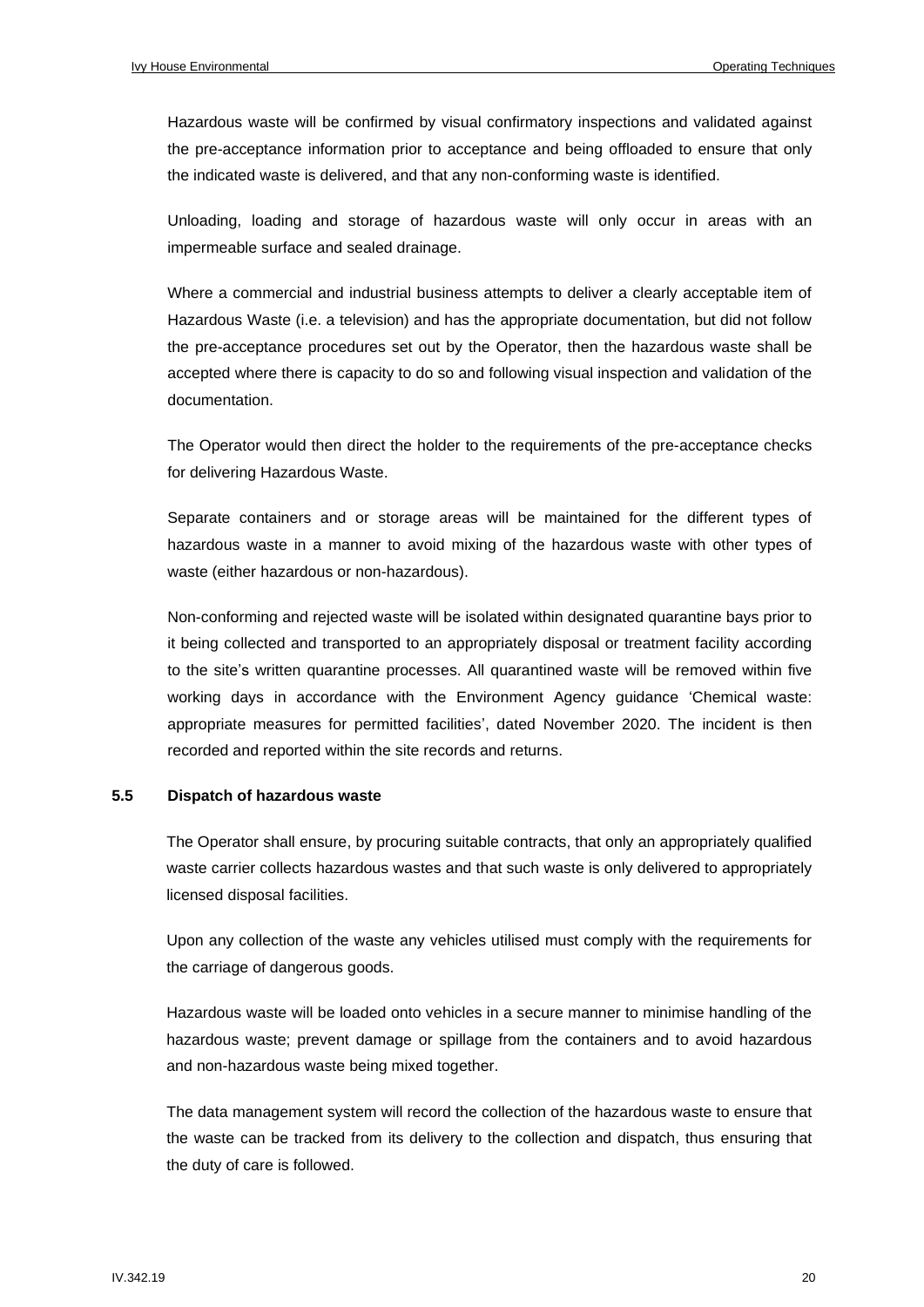Prior to leaving the site the Operator shall ensure that all documents have been complied with appropriately (i.e. Consignment Notes and Duty of Care) and that these are stored both electronically and as hard copies.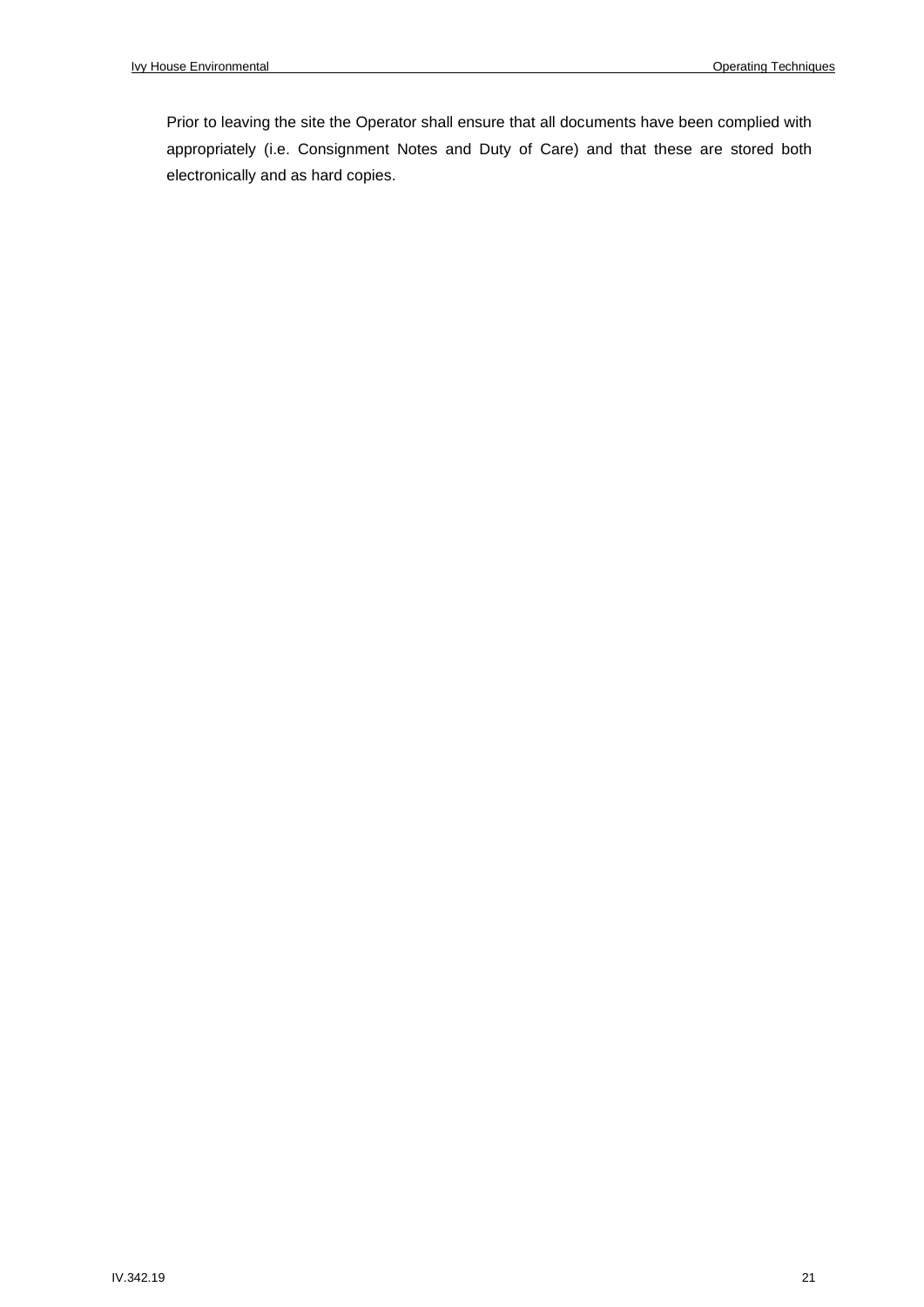#### **6.0 SITE SECURITY**

#### **6.1 Cameras and Lighting**

The site will be fully fenced with lockable gates. The site will install cameras at various points around the facility and in any other case, in areas where vehicles are stored and on the site entrance.

#### **6.2 Maintenance**

Site staff will be briefed that in the event of evidence suggesting unauthorised access or vandalism being found, the matter must be recorded in the site conditions log and referred onwards for further investigation. If the incident involved unauthorised tipping or spillage of any waste that has resulted in a significant pollution incident, the Environment Agency will be informed.

Any identified damage to infrastructure that could prejudice the security will be recorded and temporarily repaired as necessary before the end of that working day. Permanent repair or replacement will be undertaken as soon as practicable.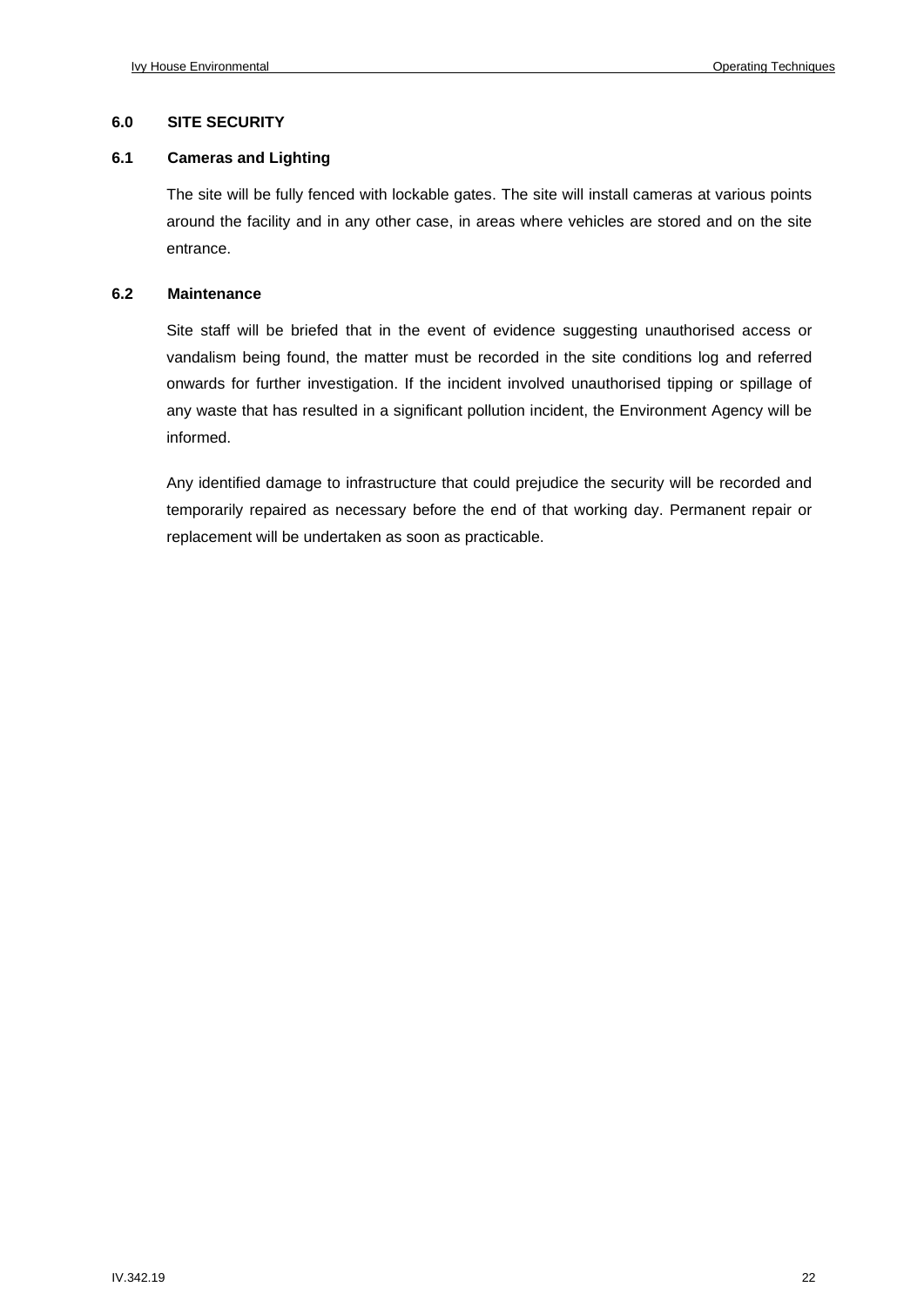#### **7.0 RECORD KEEPING**

#### **7.1 Record Keeping and Documentation**

The Operator has an Environmental Management System (EMS) in place which includes procedures and check sheets for the recording of accidents and incidents, maintenance of the site and any plant and equipment, as well as staff training, technical competence and health and safety. A summary of the EMS is provided in Appendix B of this report.

Records relating to waste pre-acceptance, acceptance and storage will be kept for a minimum of six years. Records relating to waste characterisation and any compliance sampling and testing or on-site verification will be maintained at the Council's head office.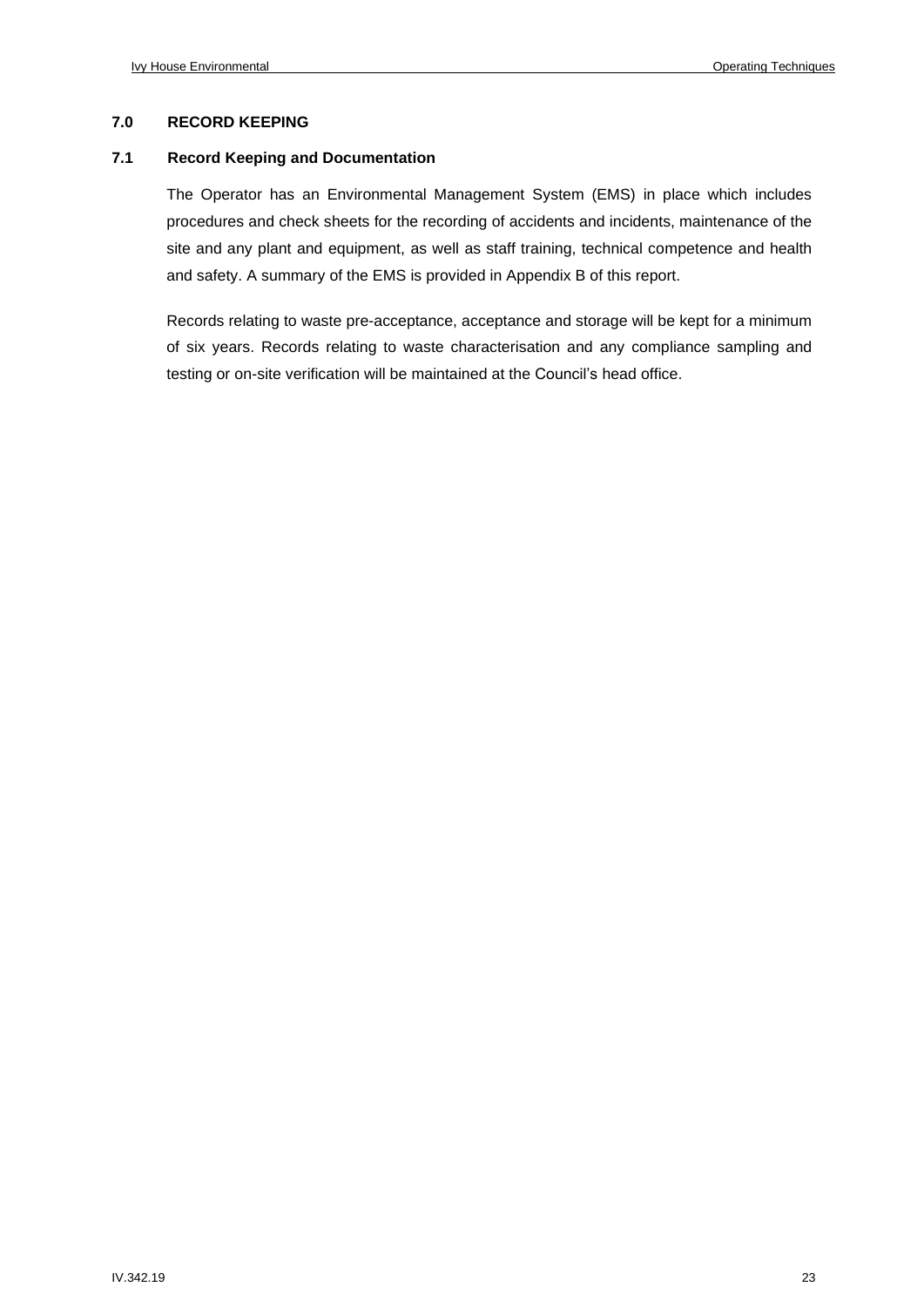#### **8.0 MANAGEMENT**

#### **8.1 Technical Competence**

The transfer of the waste will be overseen by the Technically Competent Manager or other trained staff. This will include overseeing pre-acceptance procedures, waste acceptance procedures, storage and transfer.

This site will be operated by a Technical Competent Manager(s) employed by Leicestershire County Council. The current number of qualified officers will allow LCC to exceed the minimum Certificate of Technical Competence (COTC) threshold. This ensures that times when a member of staff is off sick, on leave or leaves the authority, that the County Council will still be able to provide the minimum COTC cover. In circumstances when a member of staff leaves the County Council, a recruitment exercise or training for additional staff is carried out to enable cover to be maintained.

#### **8.2 Management System**

The Operator has an Environmental Management System (EMS) that meets the requirements of the EA's relevant guidance. A summary of the EMS is provided in Appendix B of this document.

The EMS identifies and minimises the risk of pollution from the activities associated with the operation, particularly operations, maintenance, accidents, incidents and non-conformance. Relevant sections of the EMS are described below.

#### **Operations**

Documented procedures are in place to control operations that may have an adverse impact on the environment.

#### **Maintenance**

All plant and equipment will be operated and maintained in accordance with the manufacturer's specifications or as required for use at the site. All plant and equipment will be supported by a maintenance log.

An inventory of the plant will be kept on site together with details on routine maintenance. Each item of plant will have a dedicated Maintenance Log. These measures will reduce the likelihood of plant failure.

All site staff will be suitably trained and will report any such incidents to the Area Supervisor.

#### Accidents/Incidents/Non-Conformance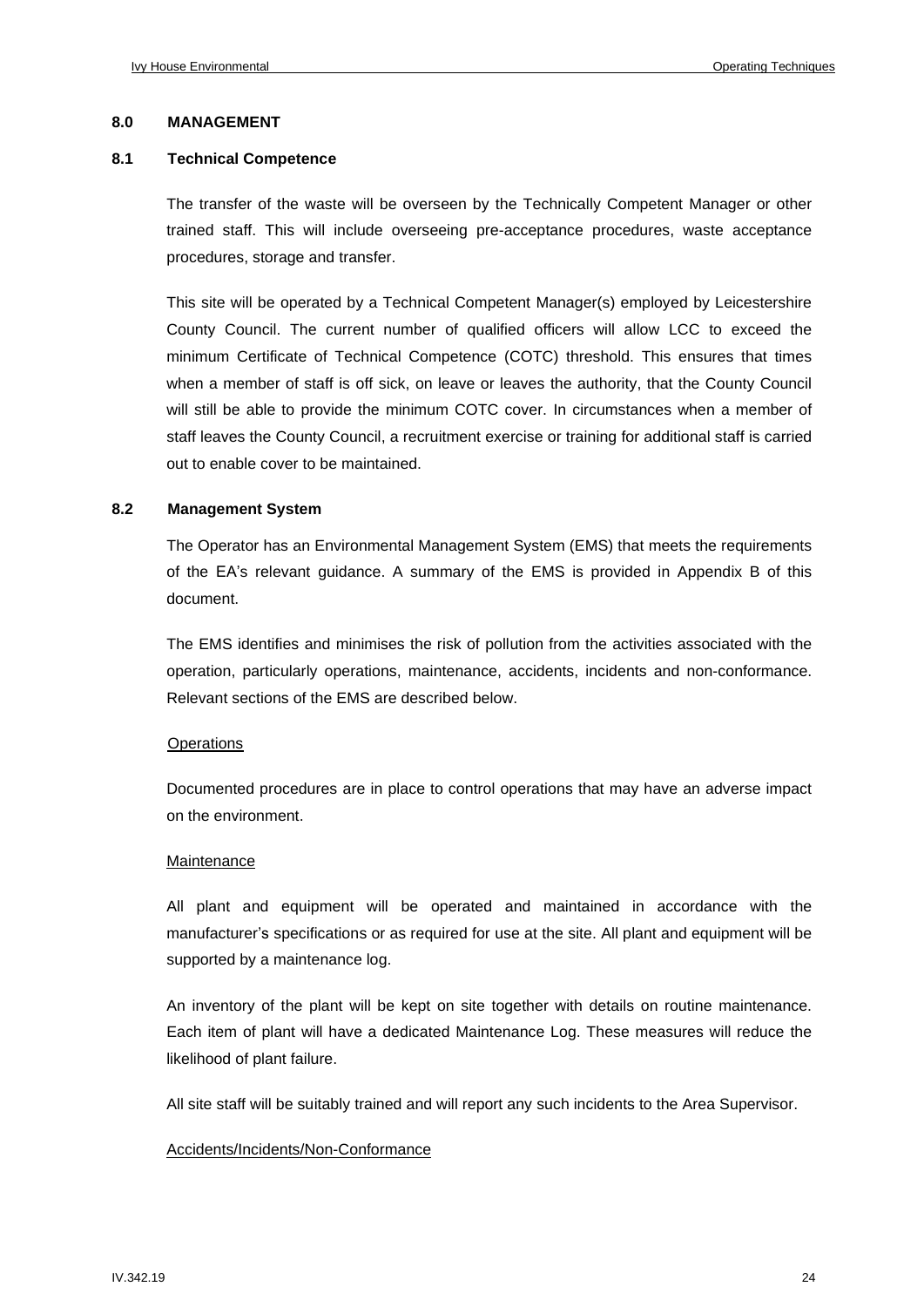It is essential that all necessary measures are taken to prevent accidents, which may have environmental consequences, and to have procedures in place to limit those consequences should they occur. To fulfil this requirement, it will be necessary to follow these basic principles:

- Identification of hazard;
- Likelihood of occurrence;
- Consequence of occurrence; and
- Mitigation measures.

The risk of accidents will be minimised by appropriate staff training together with staff awareness of the safety and environmental risks.

All operatives involved in the waste handling and treatment operations shall wear appropriate PPE, such as hard hats, high visibility jackets, ear defenders and gloves at all times. Dust masks shall be available at all times in the facility.

Incidents and Non-Conformances may include:

- The rejection of waste;
- Complaints made relating to odour, noise, air quality; and
- The breach of conditions of the Environmental Permit.

All non-conformances will be recorded on a Non-Compliance Report (NCR).

The NCR will describe the non-conformance and action taken. All non-conformances will be discussed at performance management meetings in order to prevent a recurrence.

With incidents and non-conformance there may be complaints raised. If this should occur there is a Complaints Procedure that will be implemented to investigate the source of the complaint, provide appropriate corrective action and report the findings.

#### **8.3 Spills & Leaks**

In the unlikely event of a leak or spillage from on-site plant or wastes received, the procedures identified in the current EMS will be followed.

#### **8.4 Fires**

In the highly unlikely event that an ignited load arrives at the site, the waste will be placed within the quarantine area which is outlined within the Fire Prevention Plan. This waste will be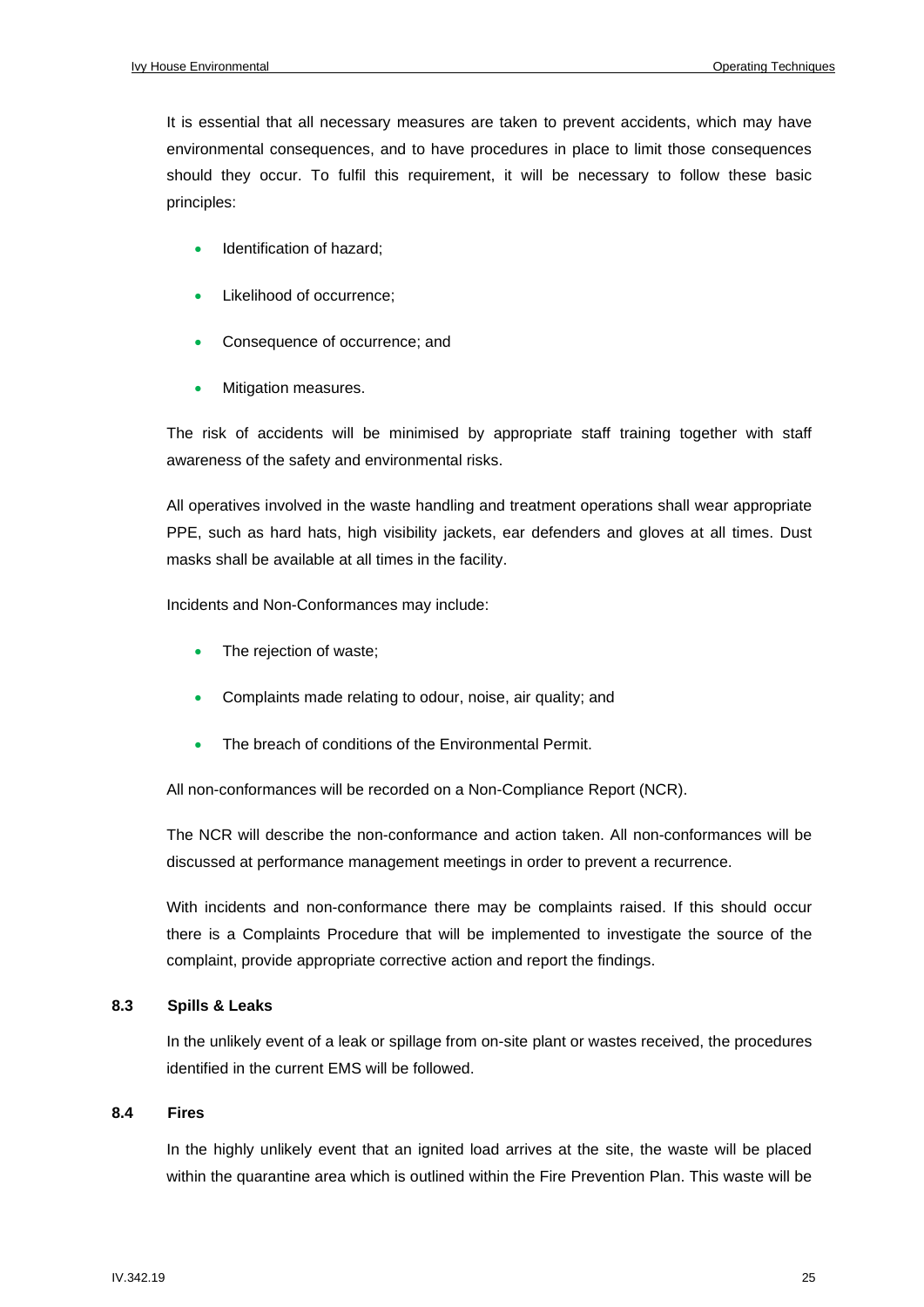visually monitored from a safe distance and the Fire Brigade and Environment Agency will be immediately notified.

Appropriate firefighting equipment is available at the site. Fire on the site will be treated as an emergency and site staff will be instructed to take the following actions in such an event:

- Notify the Fire Brigade immediately;
- Notify the Environment Agency as soon as practicable;
- If safe, isolate the burning area and attempt to extinguish the fire using suitable onsite fire extinguishers; and
- Evacuate the area if necessary, with staff proceeding to the designated muster point.

Any water used in firefighting will be contained where possible by placement of booms and closing surface water discharge outlet valves. Retained liquids will be disposed of appropriately.

#### **8.5 Records**

A record of all waste delivered to the Bulking Area and recycled/unrecoverable materials leaving the site will be maintained (including consignment and transfer notes and weighbridge tickets) will be kept at the LCC Head Office, however these records will be accessible at the site. All records are kept for a minimum of 6 years.

A Site Diary will be kept in the site office and updated on a daily basis. This diary will be used to record all incidents on site involving accidents, spillages, vandalism, complaints etc. This will provide an ongoing record and allow for investigative and corrective action to take place in line with the requirements of the client's EMS.

The Site Diary will include the following:

- The name of the Certificate of Technical Competence holder attending the site on any particular date;
- Details of all visitors, including status and times of arrival and departure;
- Details of maintenance, modification, repair, replacement, delivery and return, and breakdown of any plant and machinery in line with the principles of planned preventative maintenance;
- Adverse weather conditions that could result in a pollution incident (i.e. winds, flooding etc);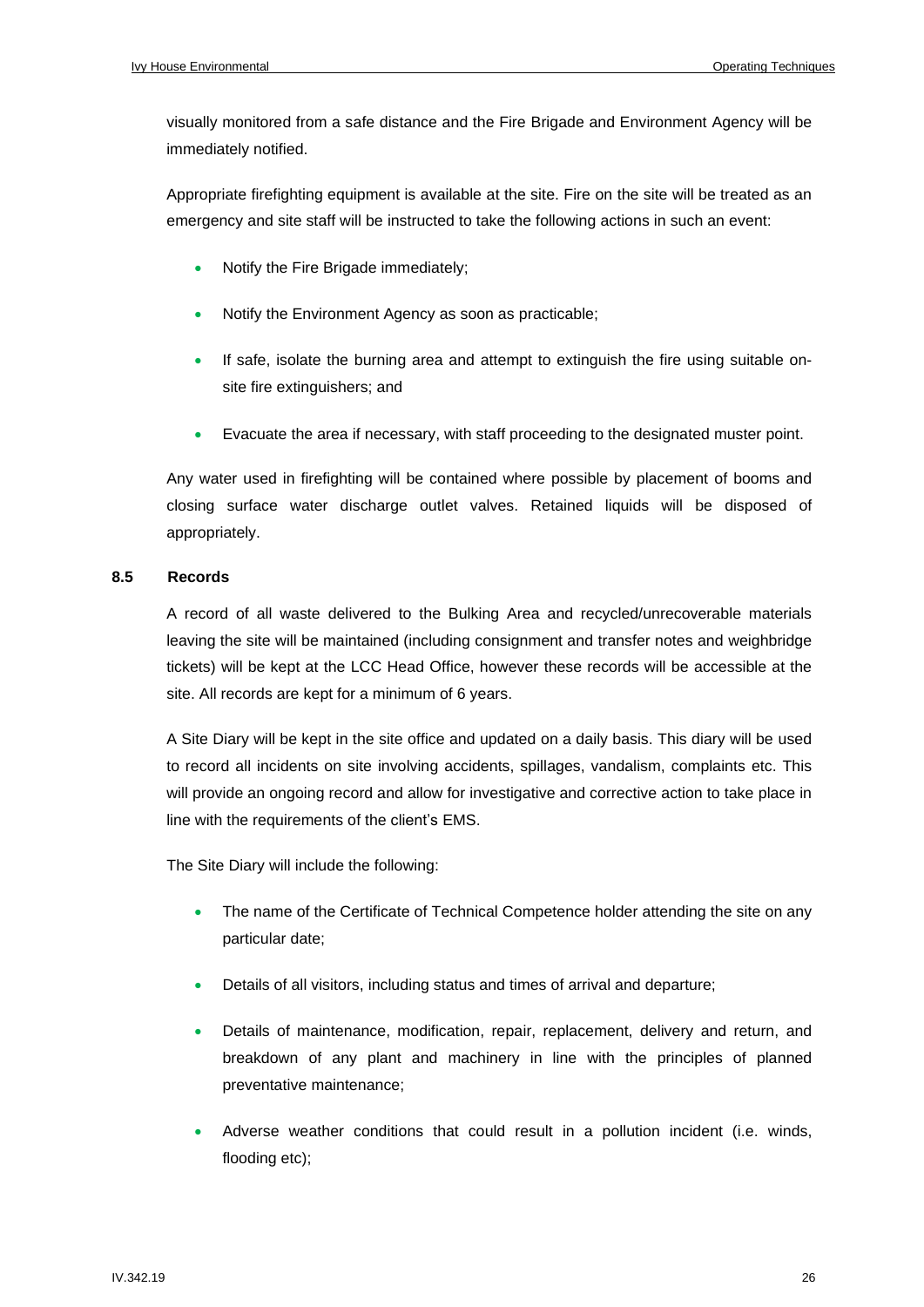- Non-conforming wastes and actions taken; and
- Damage to vehicles, fences, gates, etc. and incidents of trespass.

In addition to this, a daily environmental monitoring checklist will be completed.

A copy of the site's Environmental Permit will be displayed in a convenient location in the site office, allowing suitable access for all persons working on or visiting the site.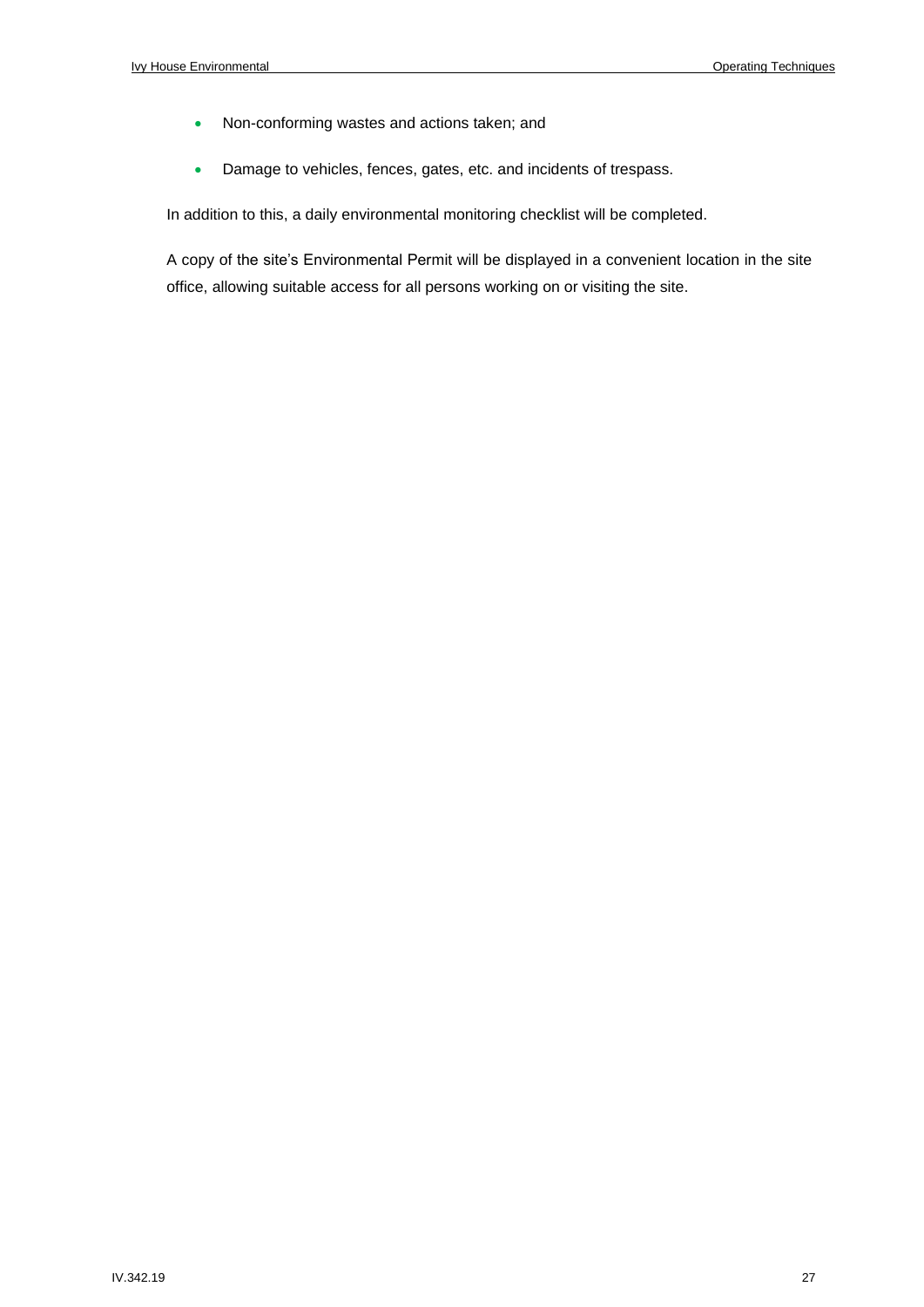#### **9.0 ENERGY AND RESOURCES**

#### **9.1 Energy Use**

The energy requirements of the facility are low and are associated with the transfer and storage of the waste.

As the energy requirements of the facility in general are low, no improvements are considered necessary, however improvement measures are reviewed on a regular basis. Basic energy saving measures have been adopted and will be reviewed as required. This includes measures such as:

- Energy saving lightbulbs;
- Efficient use of plant and machinery to avoid unnecessary ignition;
- Plant and machinery to be switched off when not in use; and
- Regular maintenance of all plant and machinery.

#### **9.2 Resource Use**

The activities on site require low amounts of resources.

Water may be used at the site during dry conditions to control the generation of dust around the site. The water will be used only when necessary, and the minimum amount will be used. If sufficient quantity of surface water is available in the sealed drainage system, this would be used before mains water is used.

Fuels and chemicals associated with on-site plant will be stored in the location as detailed on Site Layout Plan, Drawing Number M00460-MAB-00-ZZ-DR-A-1101-S4-P02. All fuels and chemicals will be appropriately stored and bunded. Monitoring of the use of diesel will be undertaken in accordance with the site's EMS.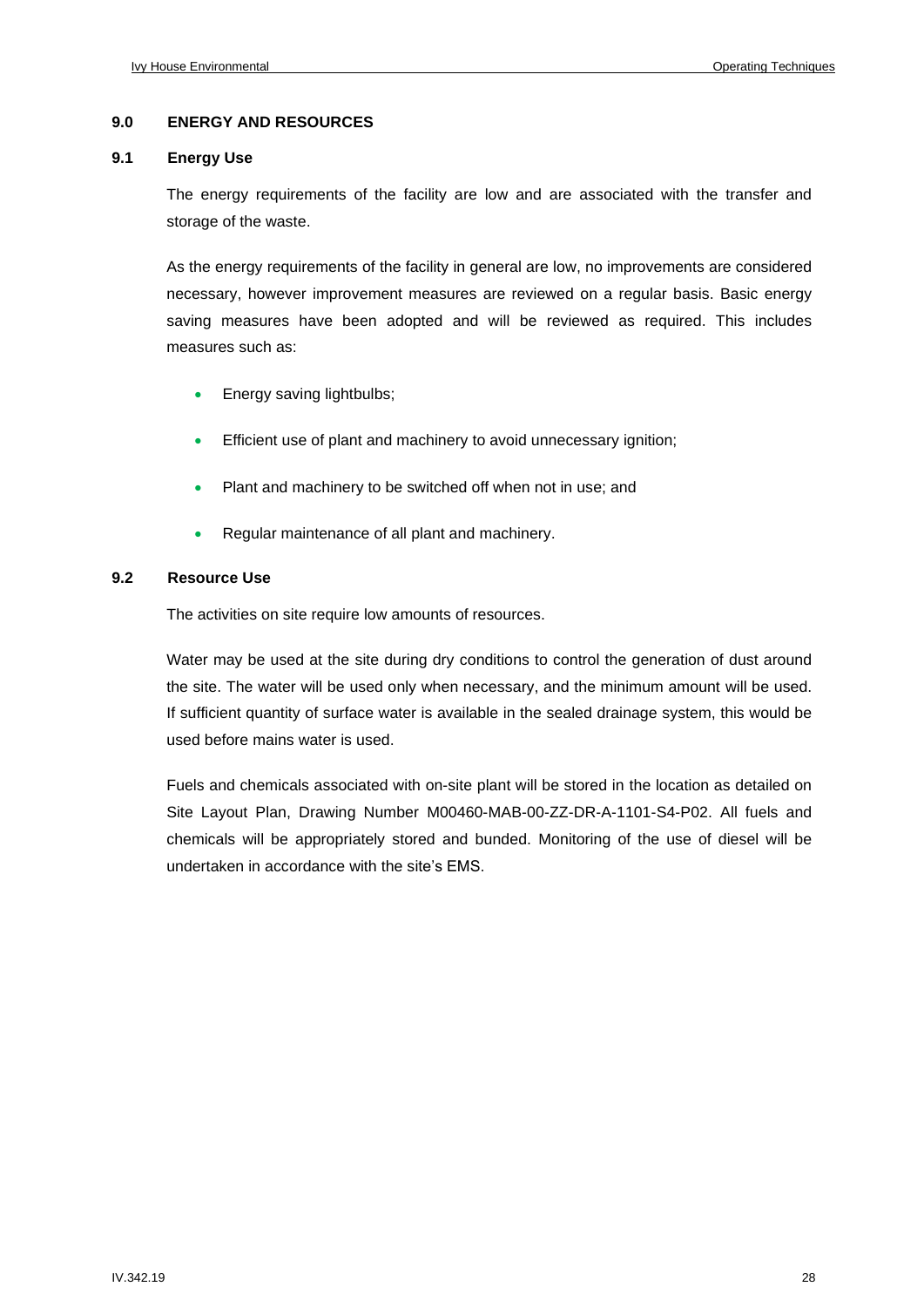#### **10.0 MONITORING**

#### **10.1 Odour**

Odour monitoring is not proposed at the facility. A dedicated Odour Management Plan has been prepared and submitted as part of this application and can be found in Appendix E. The odour management plan concludes that the site has sufficient management techniques in place to ensure that the acceptance of wastes in Table 2 (above) will not adversely impact on the environment or neighbours.

#### **10.2 Noise**

Noise monitoring is not proposed at the facility. A dedicated Noise Management Plan has been prepared and submitted as part of this application and can be found in Appendix F. The noise management plan concludes that the site is not close to any relevant receptors where noise could become a disturbance. The noise management plan concludes that the site has sufficient management techniques in place to ensure that the acceptance of wastes in Table 2 (above) will not adversely impact on the environment or neighbours.

#### **10.3 Dust**

Dust monitoring is not proposed at the facility. A dedicated Dust Management Plan has been prepared and submitted as part of this application and can be found in Appendix G. The dust management plan concludes that the site has sufficient management techniques in place to ensure that the acceptance of wastes in Table 2 (above) will not adversely impact on the environment or neighbours via the generation of dusts.

#### **10.4 Temperature of stockpiles**

With regards to the proposed activity, it is proposed that if combustible waste is to be stored for longer than 3 months, temperature monitoring will be undertaken via use of temperature probes as detailed in the Fire Prevention Plan. Should stockpiles start to show heat spots, the waste will be pulled out of the relevant bay/skip and spread out to dissipate the heat before being moved back.

#### **10.5 Vermin and Pests**

Any waste types to be accepted at the site which are likely to attract vermin and pests will be stored appropriately. As part of the operation of other similar facilities, LCC actively manage vermin and pests on site.

On detection or notification of scavenging animals or birds that are causing a nuisance, immediate action will be taken to; remove or deter them from site; and to isolate and secure the wastes attracting the scavengers against further scavenging where possible.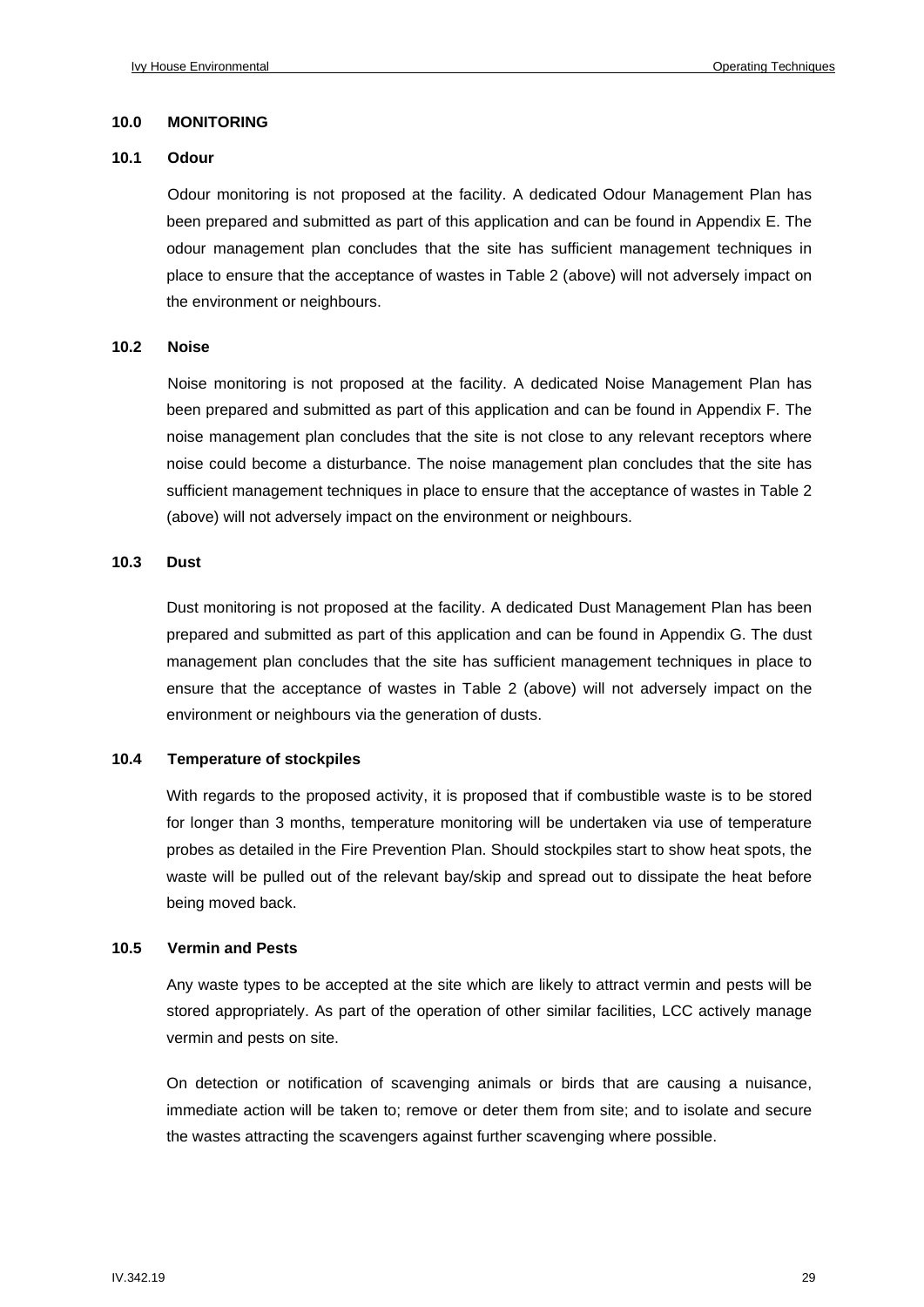On detection of pests, insects or vermin an appropriate professional pest/vermin control contractor will be employed. In addition, any waste subject to infestation or that has attracted vermin will be considered for removal from the site.

#### **10.6 Control and monitoring of Litter**

The overall risk presented by the escape of litter from the facility has been assessed to be low. The site will be monitored daily for signs of escaping materials. An inspection around the site will be undertaken every day and any litter noted will be collected and placed in the appropriate container or relevant bulking area.

In the event that there is an escape of litter from the site, arrangements will be made for its collection as soon as is practicable. Spillage of materials on the site will be cleaned as soon as is practicable. Monitoring and actions will be recorded.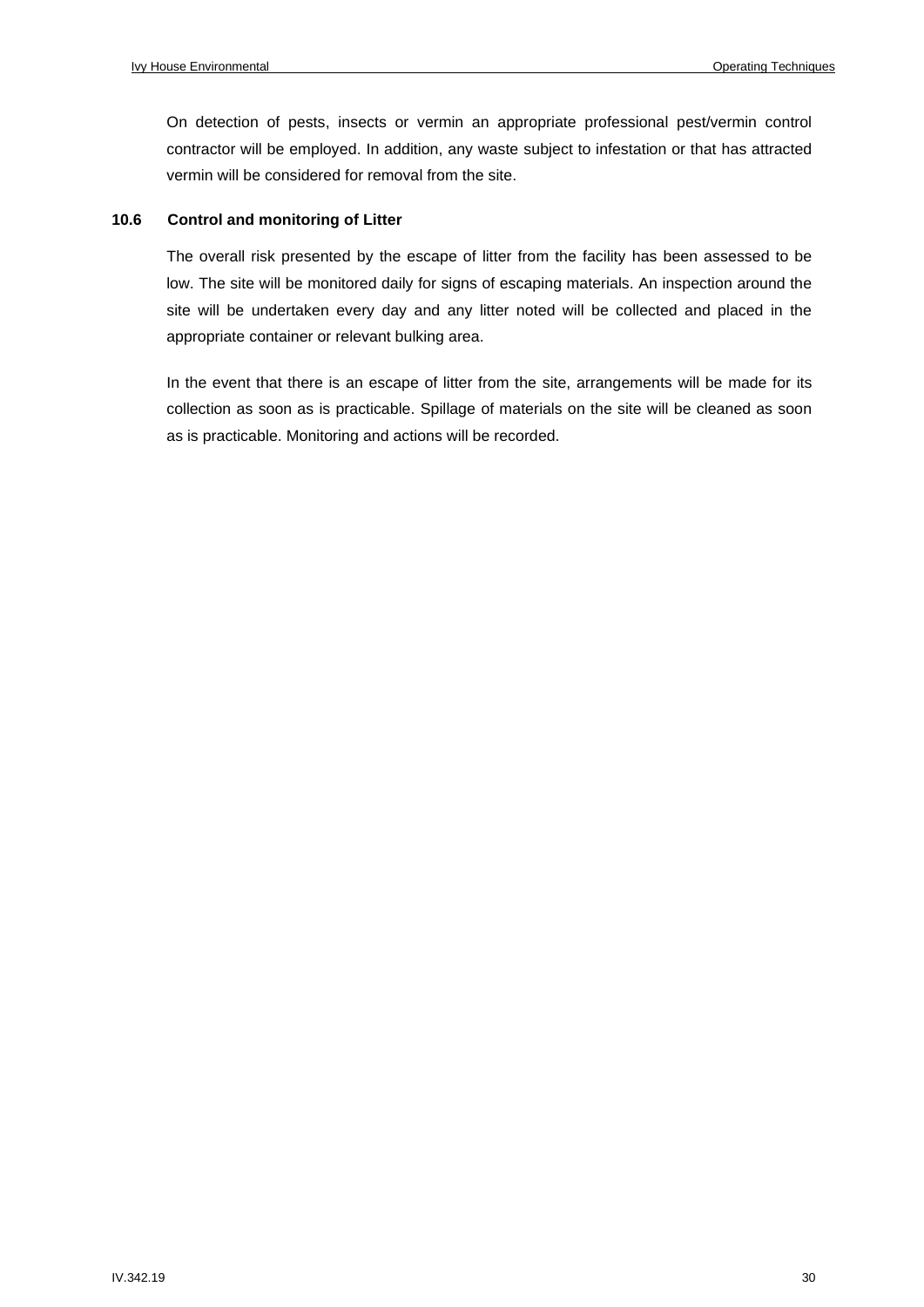### **Appendix A – Nature and Heritage Conservation Screen**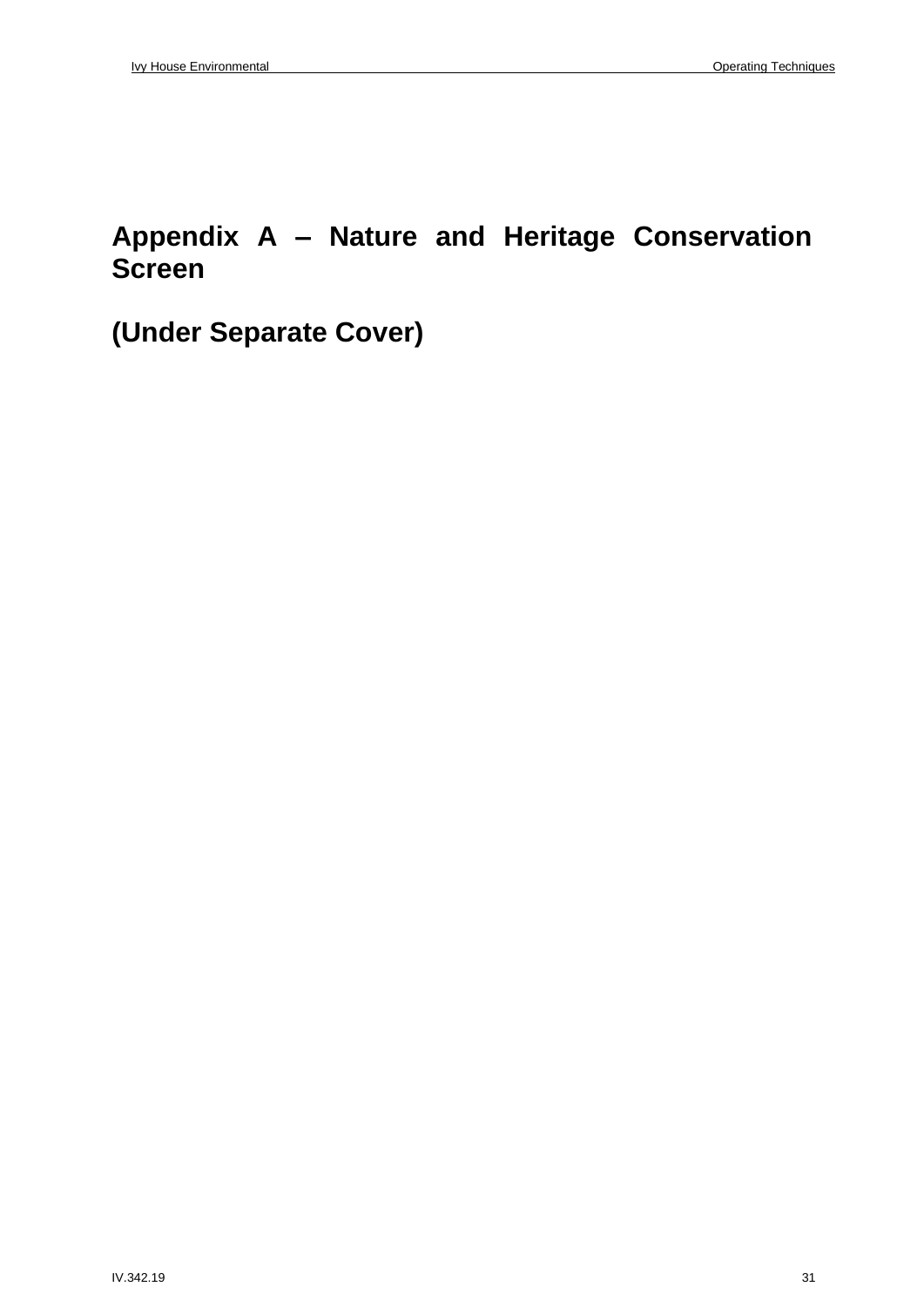# **Appendix B – Management System Summary**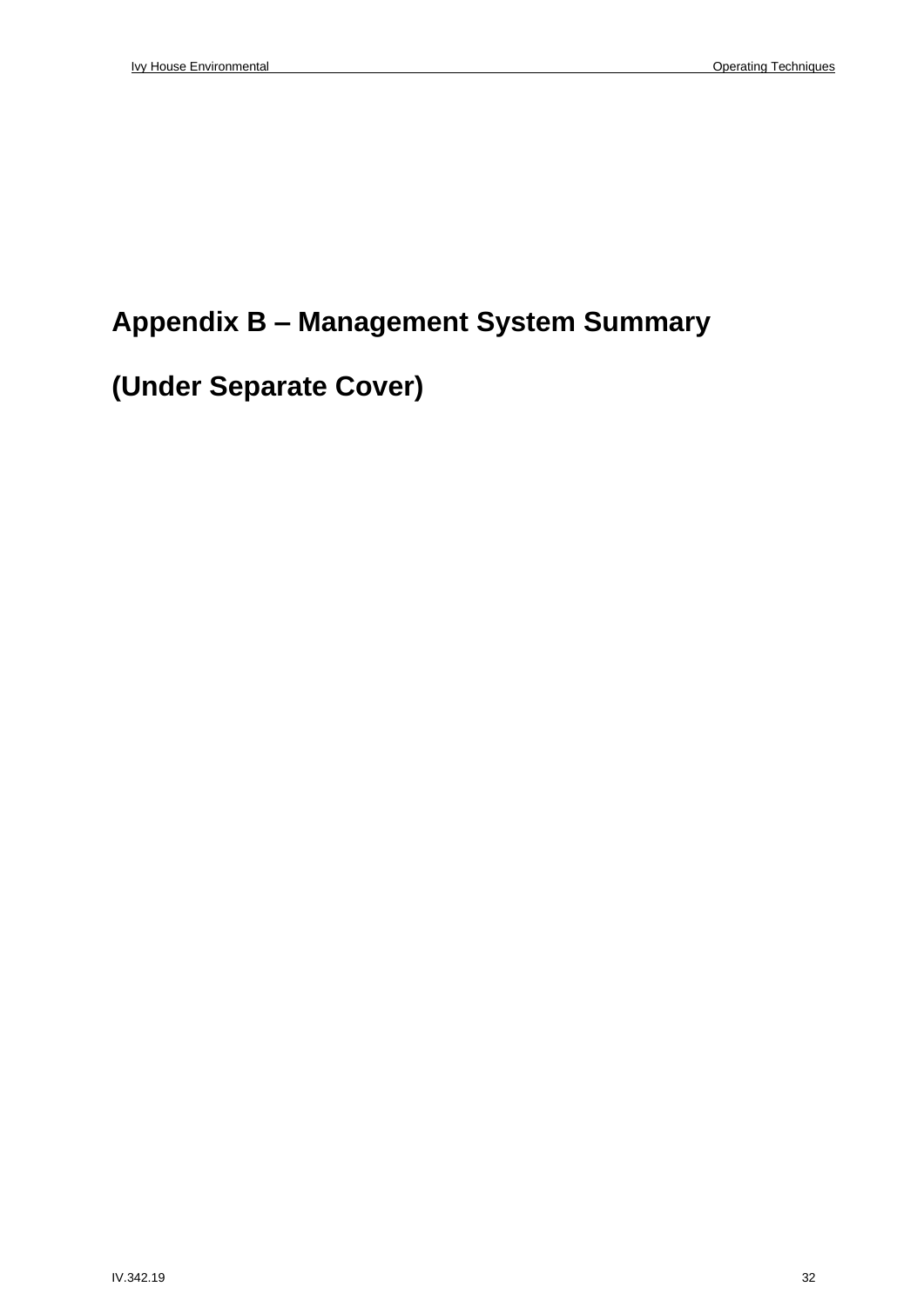# **Appendix C – Certificate of Technical Competence**